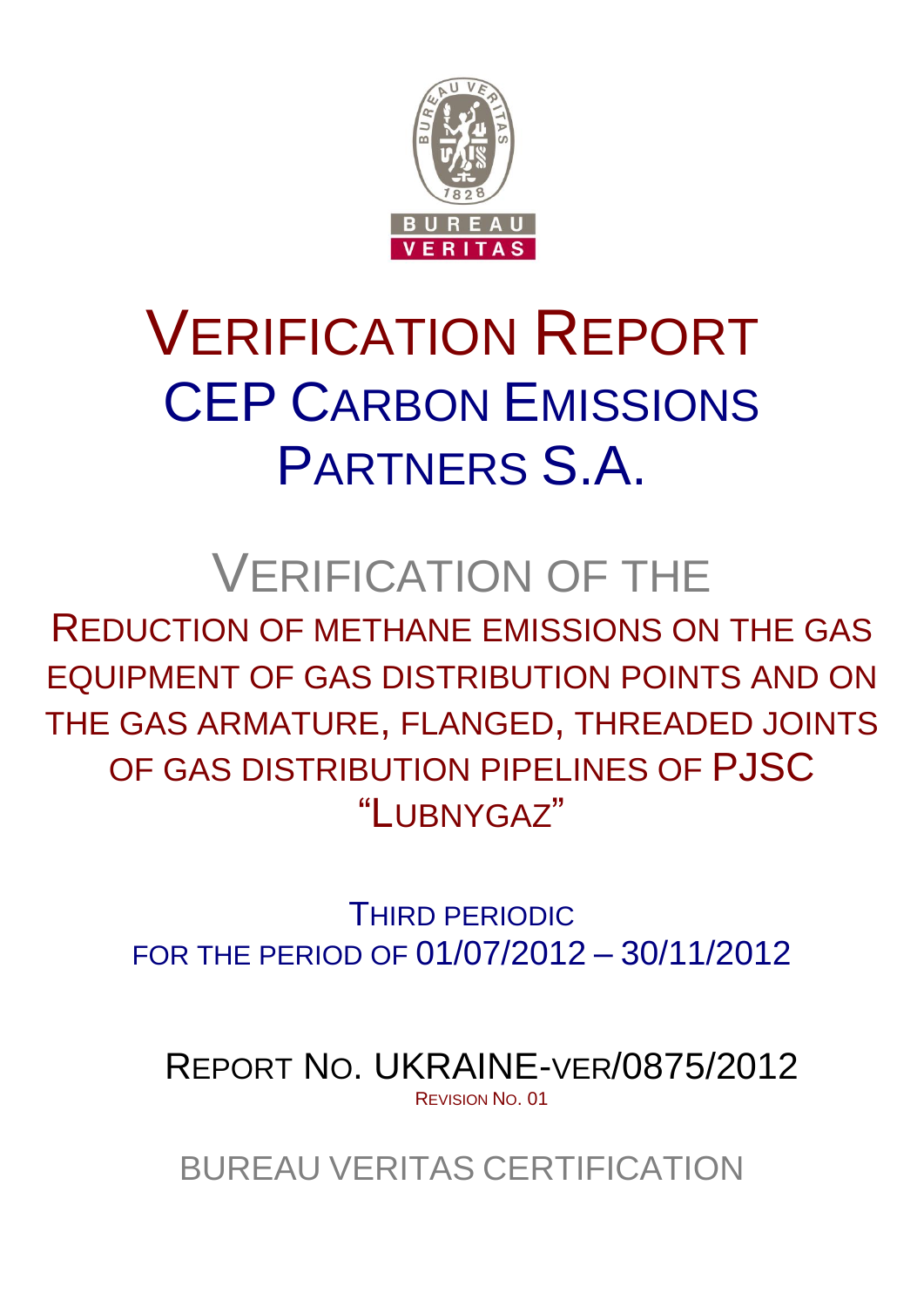**BUREAU VERITAS CERTIFICATION** 

Report No: UKRAINE-ver/0875/2012



#### **VERIFICATION REPORT**

| Date of first issue:<br>10/12/2012                          | Organizational unit:<br><b>Bureau Veritas Certification</b><br><b>Holding SAS</b> |  |
|-------------------------------------------------------------|-----------------------------------------------------------------------------------|--|
| Client:<br>CEP Carbon Emissions Partners S.A. Fabian Knodel | Client ref.:                                                                      |  |

**Summary** 

Bureau Veritas Certification has made the 3rd periodic verification for the period of 01/07/2012-30/11/2012 of the "Reduction of methane emissions on the gas equipment of gas distribution points and on the gas armature, flanged, threaded joints of gas distribution pipelines of PJSC "Lubnygaz" project of CEP Carbon Emissions Partners S.A. located in the territory of Lubny city and territories adjoining the city, Ukraine, and applying JI specific approach, on the basis of UNFCCC criteria for the JI, as well as criteria given to provide for consistent project operations, monitoring and reporting. UNFCCC criteria (but for the crediting period) refer to Article 6 of the Kyoto Protocol, the JI rules and modalities and the subsequent decisions by the JI Supervisory Committee. as well as the host country criteria.

The verification scope is defined as a periodic independent review and ex post determination by the Accredited Entity of the monitored reductions in GHG emissions during defined verification period, and consisted of the following three phases: i) desk review of the monitoring report against project design and the baseline and monitoring plan; ii) follow-up interviews with project stakeholders; iii) resolution of outstanding issues and the issuance of the final verification report and opinion. The overall verification, from Contract Review to Verification Report & Opinion, was conducted using Bureau Veritas Certification internal procedures.

The first output of the verification process is a list of Clarification, Corrective Actions Requests, Forward Actions Requests (CR, CAR and FAR), presented in Appendix A.

In summary, Bureau Veritas Certification confirms that the project is implemented as planned and described in approved project design documents. Installed equipment being essential for generating emission reduction runs reliably and is calibrated appropriately. The monitoring system is in place and the project is generating GHG emission reductions. The GHG emission reduction is calculated accurately and without material errors, omissions, or misstatements, and the ERUs issued totalize 47 200 tonnes of CO<sub>2</sub> equivalent for the monitoring period from 01/07/2012 to 30/11/2012.

Our opinion relates to the project's GHG emissions and resulting GHG emission reductions reported and related to the approved project baseline and monitoring, and its associated documents.

| Report No.:<br>UKRAINE-ver/0875/2012                                                                                                                                                                                | <b>Subject Group:</b><br>JI |                                                                                          |
|---------------------------------------------------------------------------------------------------------------------------------------------------------------------------------------------------------------------|-----------------------------|------------------------------------------------------------------------------------------|
| <b>Project title:</b><br>Reduction of methane emissions on the gas<br>equipment of gas distribution points and on the gas<br>armature, flanged, threaded joints of gas distribution<br>pipelines of PJSC "Lubnygaz" |                             |                                                                                          |
| Work carried out by:<br>Oleg Skoblyk - Team Leader, Climate Change Lead                                                                                                                                             |                             |                                                                                          |
| Verifier<br>Volodymyr Kulish - Team Member, Climate Change<br>Verifier                                                                                                                                              |                             |                                                                                          |
| Work reviewed by:<br>Ivan Sokolov - Internal Technical Reviewer<br>Oleksandr Kuzmenko - Technical Specialist                                                                                                        |                             | No distribution without permission from the<br>Client or responsible organizational unit |
| Work approved by:<br>Ivan Sokolov - Climate Change Operational<br>Manager                                                                                                                                           | <b>Holding SAS</b>          | Limited distribution                                                                     |
| Rev. No.:<br>Date of this revision:<br>17/12/2012<br>01                                                                                                                                                             | Number of pages:<br>26.     | Unrestricted distribution                                                                |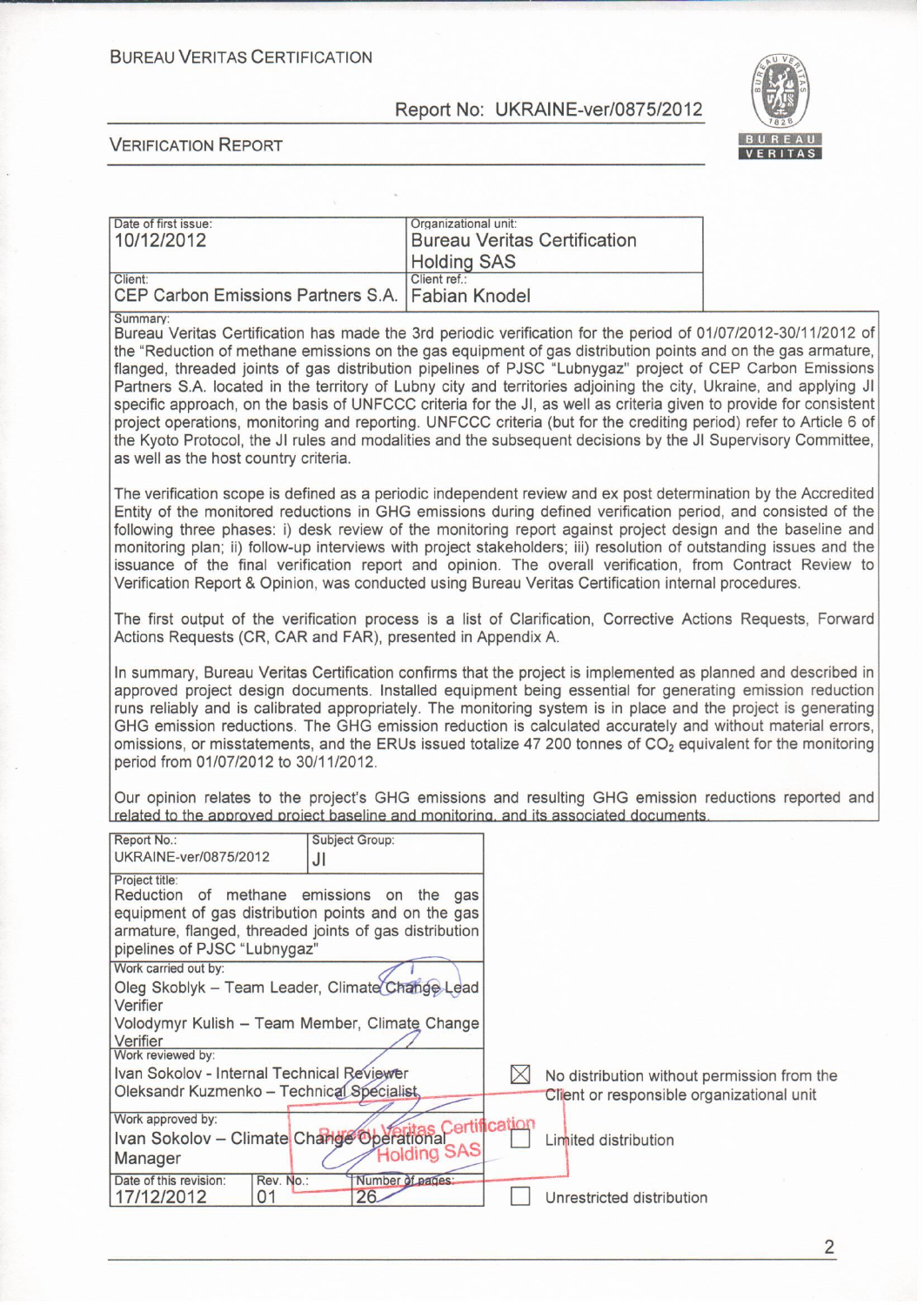VERIFICATION REPORT

APPENDIX A: COMPANY PROJECT VERIFICATION PROTOCOL ........................18

1 INTRODUCTION ............................................................................................4 1.1 Objective 4 1.2 Scope 4 1.3 Verification Team 4

2 METHODOLOGY............................................................................................5 2.1 Review of Documents 5 2.2 Follow-up Interviews 6 2.3 Resolution of Clarification, Corrective and Forward Action Requests 6

3 VERIFICATION CONCLUSIONS....................................................................7 3.1 Remaining issues and FARs from previous verifications 7 3.2 Project approval by Parties involved (90-91) 7 3.3 Project implementation (92-93) 7

3.5 Revision of monitoring plan (99-100) 11 3.6 Data management (101) 11 3.7 Verification regarding programmes of activities (102-110) 13

4 VERIFICATION OPINION.............................................................................13

5 REFERENCES .............................................................................................15

(94-98) 10

3.4 Compliance of the monitoring plan with the monitoring methodology

3

# *Table of Contents Page*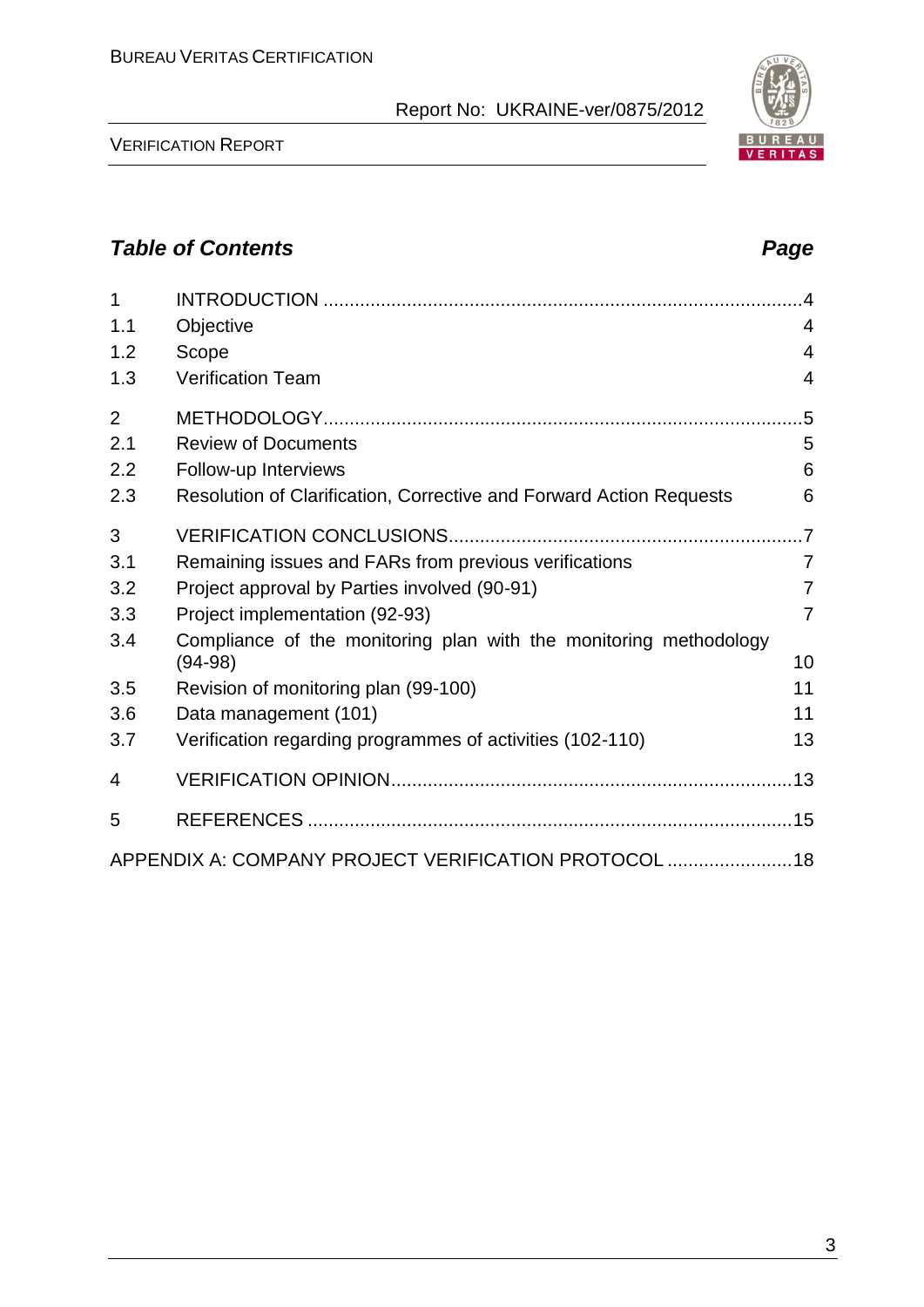

VERIFICATION REPORT

# **1 INTRODUCTION**

CEP Carbon Emissions Partners S.A. has commissioned Bureau Veritas Certification to verify the emissions reductions of its JI project "Reduction of methane emissions on the gas equipment of gas distribution points and on the gas armature, flanged, threaded joints of gas distribution pipelines of PJSC "Lubnygaz" (hereafter called "the project") in the territory of Lubny city and the territories adjoining the city, Ukraine.

This report summarizes the findings of the verification of the project, performed on the basis of UNFCCC criteria, as well as criteria given to provide for consistent project operations, monitoring and reporting.

The verification covers the period from July 1, 2012 to November 30, 2012.

# **1.1 Objective**

Verification is the periodic independent review and ex post de termination by the Accredited Independent Entity of the monitored reductions in GHG emissions during defined verification period.

The objective of verification can be divided in Initial Verification and Periodic Verification.

UNFCCC criteria refer to Article 6 of the Kyoto Protocol, the JI rules and modalities and the subsequent decisions by the JI Supervisory Committee, as well as the host country criteria.

### **1.2 Scope**

The verification scope is defined as an independent and objective review of the project design document, the project's baseline study, monitoring plan and monitoring report, and other relevant documents. The information in these documents is reviewed against Kyoto Protocol requirements, UNFCCC rules and associated interpretations.

The verification is not meant to provide any consulting towards the Client. However, stated requests for clarifications, corrective and/or forward actions may provide input for improvement of the project monitoring towards reductions in the GHG emissions.

# **1.3 Verification Team**

The verification team consists of the following personnel:

Oleg Skoblyk

Bureau Veritas Certification Team Leader, Climate Change Lead Verifier

Volodymyr Kulish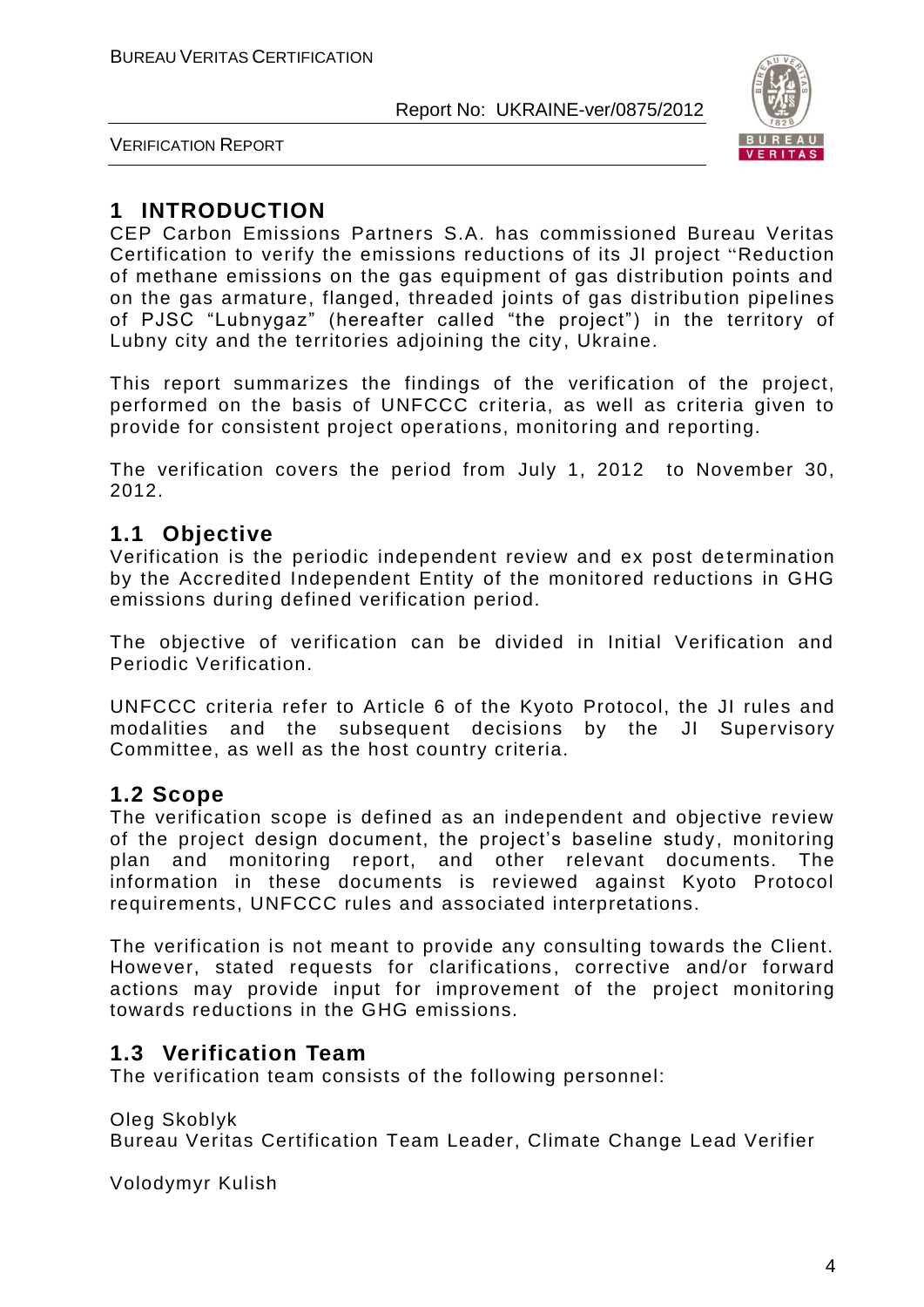VERIFICATION REPORT



Bureau Veritas Certification Team Member, Climate Change Verifier

This verification report was reviewed by:

Ivan Sokolov Bureau Veritas Certification Internal Technical Reviewer

Oleksandr Kuzmenko

Bureau Veritas Certification Technical Specialist.

# **2 METHODOLOGY**

The overall verification, from Contract Review to Verification Report & Opinion, was conducted using Bureau Veritas Certification internal procedures.

In order to ensure transparency, a verification protocol was customized for the project, according to the version 01 of the Joint Implementation<br>Determination and Verification Manual, issued by the Joint Determination and Verification Manual, issued by the Joint Implementation Supervisory Committee at its 19 meeting on 04/12/2009. The protocol shows, in a transparent manner, criteria (requirements), means of verification and the results from verifying the identified criteria. The verification protocol serves the following purposes:

- It organizes, details and clarifies the requirements a JI project is expected to meet;
- It ensures a transparent verification process where the verifier will document how a particular requirement has been verified and the result of the verification.

The completed verification protocol is enclosed in Appendix A to this report.

### **2.1 Review of Documents**

The Monitoring Report (MR) submitted by CEP Carbon Emissions Partners S.A. and additional background documents related to the project design and baseline, i.e. country Law, Project Design Document (PDD), Approved CDM methodology, Determination Report of the project issued by Bureau Veritas Certification Holding SAS, No. UKRAINE-det/0540/2012 dated 10/07/2012, Guidance on criteria for baseline setting and monitoring, Host party criteria, Kyoto Protocol, Clarifications on Verification Requirements to be Checked by an Accredited Independent Entity were reviewed.

The verification findings presented in this report relate to the Monitoring Report for the period of 01/07/2012 – 30/11/2012, version 01 dated 06/12/2012 and version 02 dated 12/12/2012, and project as described in the determined PDD.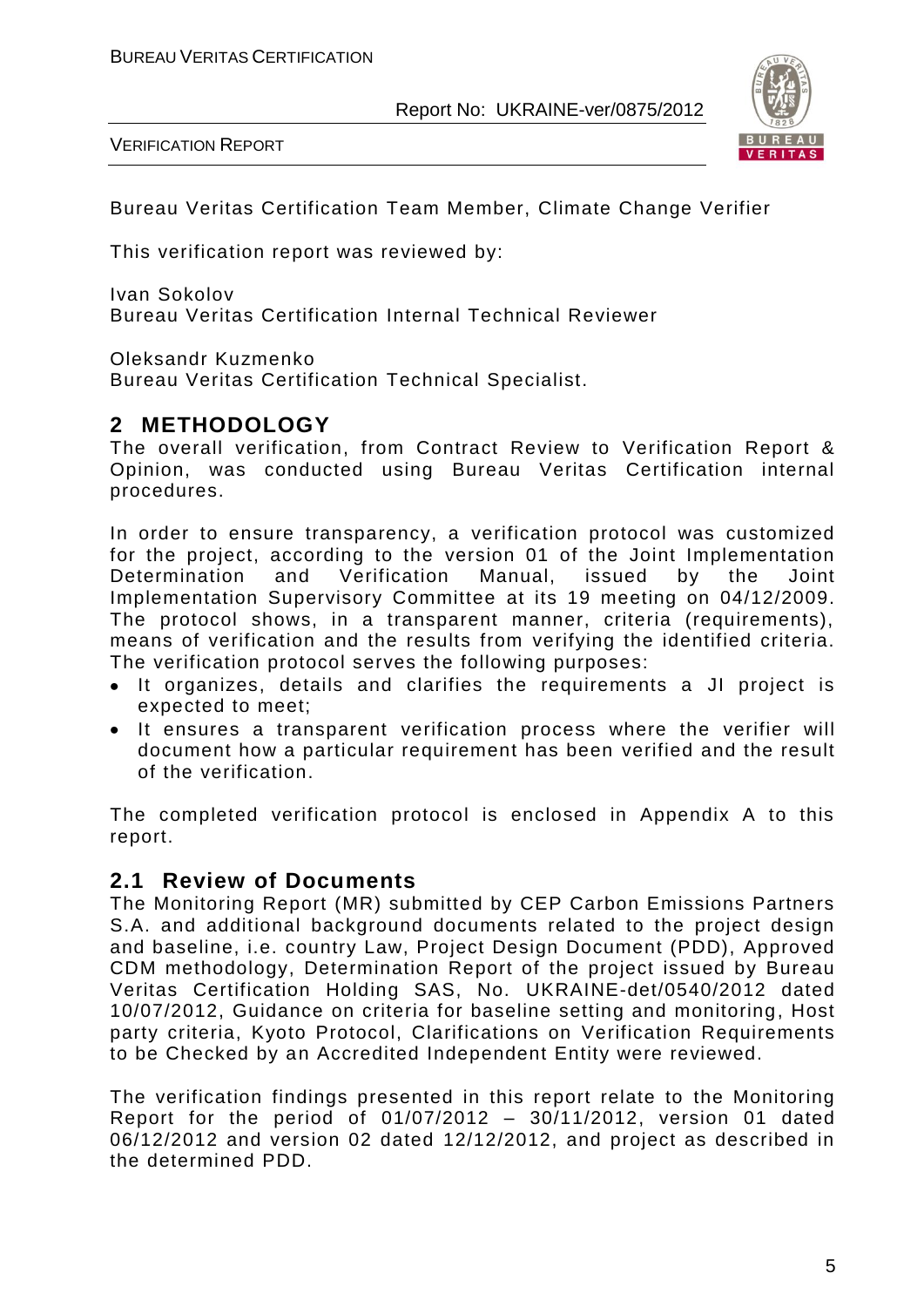

VERIFICATION REPORT

# **2.2 Follow-up Interviews**

On 13/12/2012 Bureau Veritas Certification performed (on-site) interviews with project stakeholders to confirm selected information and to resolve issues identified in the document review. Representatives of PJSC "Lubnygaz" and CEP Carbon Emissions Partners S.A. were interviewed (see References). The main topics of the interviews are summarized in Table 1.

#### **Table 1 Interview topics**

| Interviewed<br>organization | <b>Interview topics</b>                             |
|-----------------------------|-----------------------------------------------------|
| PJSC "Lubnygaz"             | Organizational structure<br>≻                       |
|                             | Responsibilities and authorities<br>➤               |
|                             | Training of personnel<br>➤                          |
|                             | Quality management procedures and technologies<br>➤ |
|                             | Operation of equipment (logging)<br>➤               |
|                             | Metering equipment control<br>➤                     |
|                             | Record keeping system, database<br>➤                |
| Consultant:                 | Baseline methodology<br>➤                           |
| <b>CEP Carbon</b>           | Monitoring plan<br>⋗                                |
| <b>Emissions Partners</b>   | Monitoring report<br>⋗                              |
| S.A.                        | Deviations from the PDD<br>⋗                        |

# **2.3 Resolution of Clarification, Corrective and Forward Action Requests**

The objective of this phase of the verification is to raise the requests for corrective actions and clarification and any other outstanding issues that needed to be clarified for Bureau Veritas Certification positive conclusion on the GHG emission reduction calculation.

If the Verification Team, in assessing the monitoring report and supporting documents, identifies issues that need to be corrected, clarified or improved with regard to the monitoring requirements, it should raise these issues and inform the project participants of these issues in the form of:

(a) Corrective action request (CAR), requesting the project participants to correct a mistake that is not in accordance with the monitoring plan;

(b) Clarification request (CL), requesting the project participants to provide additional information for the Verification Team to assess compliance with the monitoring plan;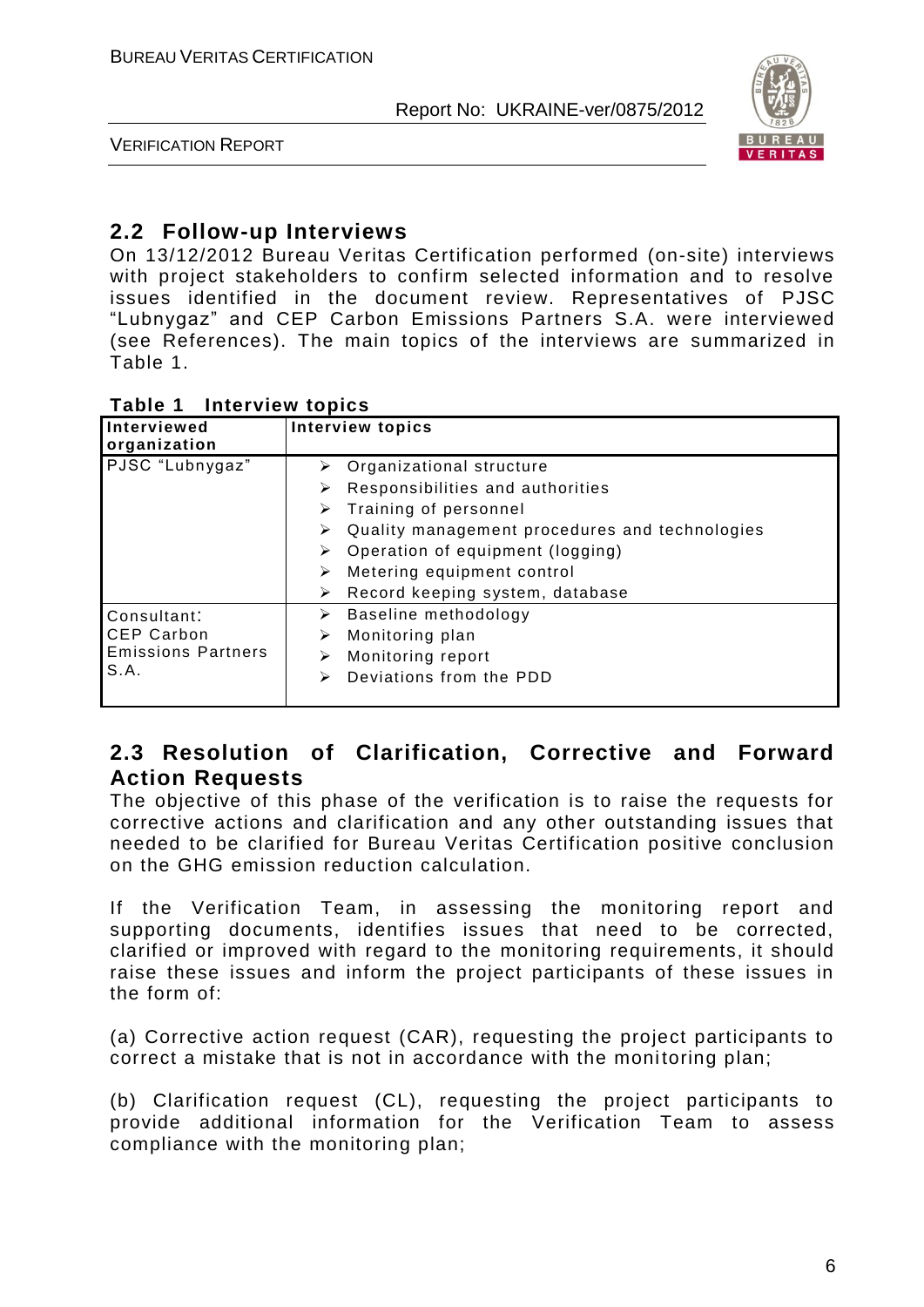

VERIFICATION REPORT

(c) Forward action request (FAR), informing the project participants of an issue, relating to the monitoring that needs to be reviewed during the next verification period.

The Verification Team will make an objective assessment as to whether the actions taken by the project participants, if any, satisfactorily resolve the issues raised, if any, and should conclude its findings of the verification.

To guarantee the transparency of the verification process, the concerns raised are documented in more detail in the verification protocol in Appendix A.

# **3 VERIFICATION CONCLUSIONS**

In the following sections, the conclusions of the verification are stated.

The findings from the desk review of the original monitoring documents and the findings from interviews during the follow up visit are described in the Verification Protocol in Appendix A.

The Clarification, Corrective and Forward Action Requests are stated, where applicable, in the following sections and are further documented in the Verification Protocol in Appendix A. The verification of the Project resulted in 3 Corrective Action Requests, and 2 Clarification Requests.

The number between brackets at the end of each section corresponds to the DVM paragraph.

# **3.1 Remaining issues and FARs from previous verifications**

There are not any remaining issues and FARs from previous verifications.

### **3.2 Project approval by Parties involved (90-91)**

The project obtained approval by the Host party (Ukraine) - Letter of Approval No. 2093/23/7 issued by the State Environmental Investment Agency of Ukraine dated 03/08/2012, and written project approval by the party – buyer of the emission reduction units (Switzerland) - Letter of Approval No. J294-0485 issued by the Federal Office for the Environment of Switzerland (FOEN) dated 20/07/2012.

The abovementioned written approvals are unconditional.

# **3.3 Project implementation (92-93)**

PJSC "Lubnygaz" is an enterprise that provides transportation and supply of natural gas in Lubny city, villages and territories adherent to the city. The company supplies natural gas to industrial enterprises (126), public -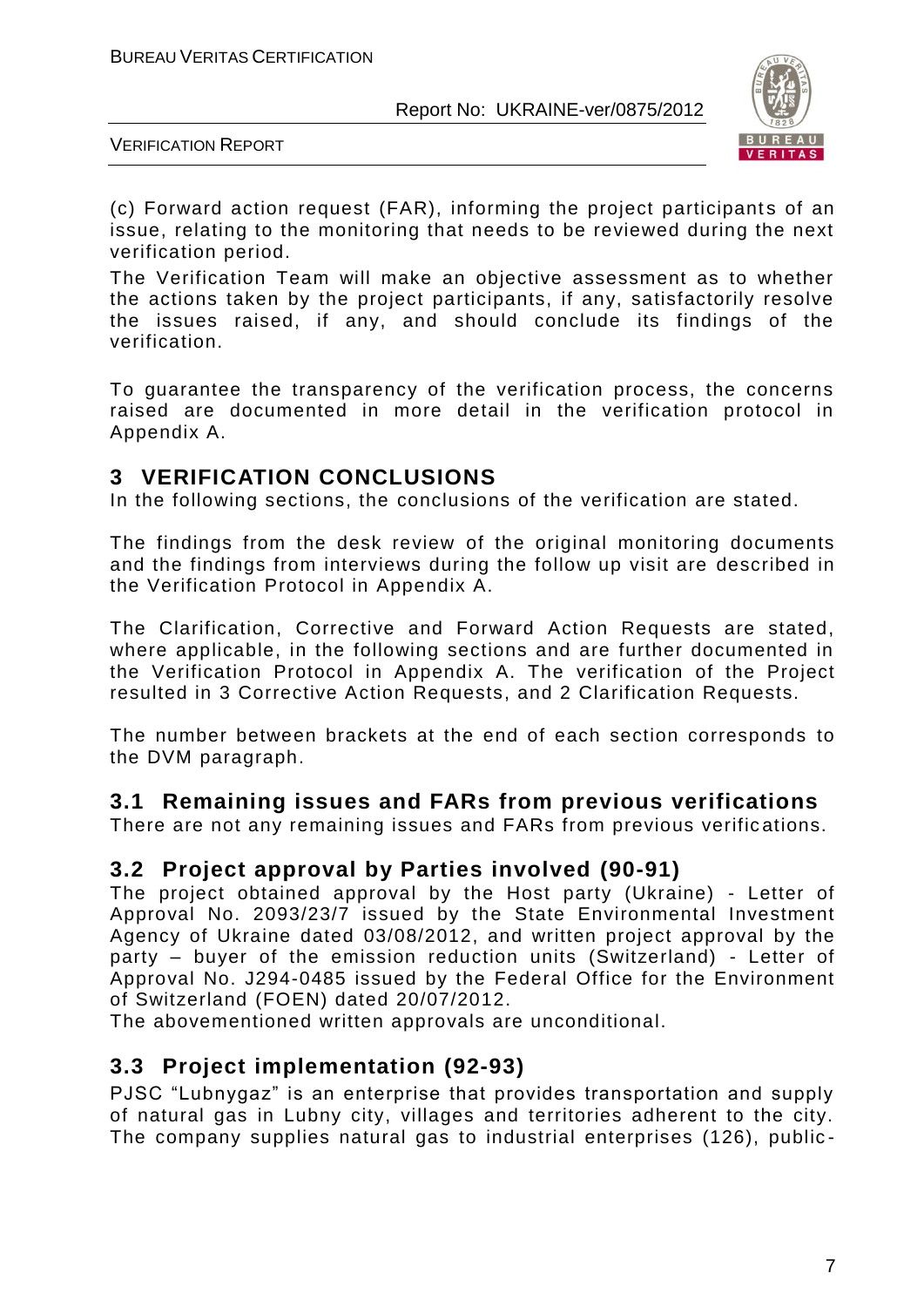

VERIFICATION REPORT

service facilities (475), consumers and population (66 744 apartments and individual accomodation units).

The structure of existing tariffs for gas transportation regulated by the state does not take into account the amortization and investment needs of gas distribution enterprises. This leads to a lack of financing for repair works and modernization of gas networks, purchase of proper technological equipment and components, and, as a result, contributes to the increase of methane leaks at PJSC "Lubnygaz" facilities.

The project activities consist in the reduction of methane leaks that occur as a result of faulty sealing of GDN components of PJSC «Lubnygaz» (gas equipment of GDPs (CGDPs) and gas fittings of gas pipelines).

Within the framework of the JI project in order to repair methane leaks at gas equipment and gas fittings two types of repairs are applied:

- 1. Complete replacement of old gas equipment and gas fittings with new units.
- 2. Replacement of sealing elements with the use of modern sealing materials, changing the common practice of maintenance and repair on the basis of paronite packing and gaskets made of cotton fibers with fatty treatment and asbestic and graphite filler.

The existing practice of maintenance and repair on the basis of paronite packing and gaskets made of cotton fibers with fatty treatment and asbestic and graphite filler does not give a long-lasting effect of methane leak reduction.

As a result of JI project activities, in addition to methane leak reductions, technical losses of natural gas decreased, a contribution was made to the improvement of environmental situation, and the risk of accidents and explosions was reduced.

According to the PDD version 03 the project boundary includes leak spots caused by seal failure of GDP (CGDP) equipment, gas fittings, flanged and threaded connections of PJSC "Lubnygaz" gas distribution networks . The project boundary includes GDPs (CGDPs) (284 units) and gas fittings (1163 units). PJSC "Lubnygaz" completed repair of all equipment units at GDPs (CGDPs) and gas fittings included in the project boundary. The number of repaired (replaced) GDP (CGDP) gas equipment units and repaired (replaced) gas fittings of gas distribution pipelines under the project is provided in Table 2 of this report.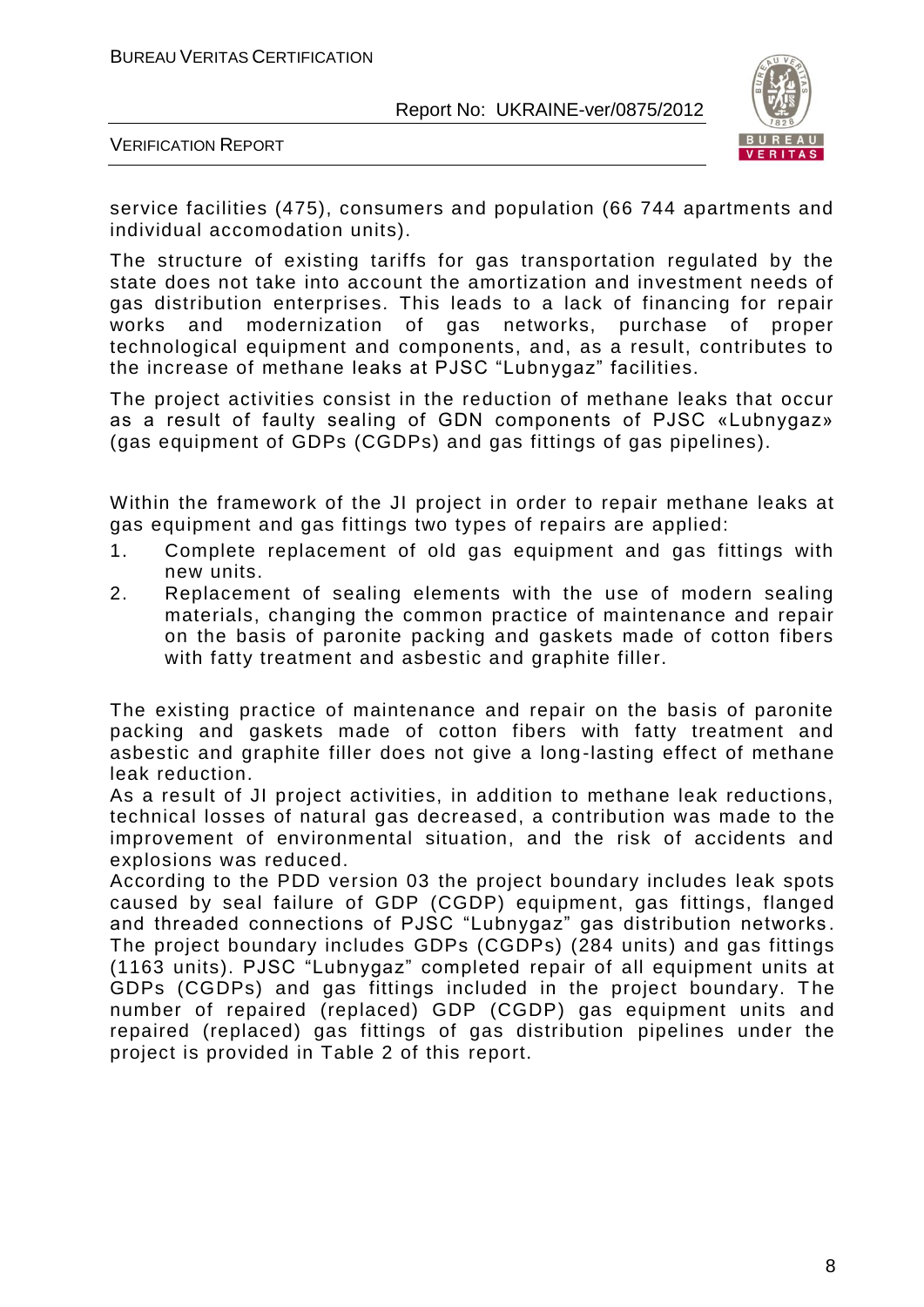Τ



٦

VERIFICATION REPORT

|  |  |  |  | Table 2 Status of the project implementation |
|--|--|--|--|----------------------------------------------|
|--|--|--|--|----------------------------------------------|

| <b>Period</b>                   | <b>Number of GDPs</b><br>(CGDPs) where gas<br>equipment was<br>repaired (replaced) | The number of<br>repaired (replaced)<br>gas fittings of GDNs |
|---------------------------------|------------------------------------------------------------------------------------|--------------------------------------------------------------|
| 2005                            | 70                                                                                 | 291                                                          |
| 2006                            | 72                                                                                 | 284                                                          |
| 2007                            | 71                                                                                 | 250                                                          |
| 2008                            | 56                                                                                 | 283                                                          |
| 2009                            | 3                                                                                  | 19                                                           |
| 2010                            | 4                                                                                  | 6                                                            |
| 2011                            | 8                                                                                  | 30                                                           |
| January 2012 - November<br>2012 |                                                                                    |                                                              |
| TOTAL                           | 284                                                                                | 1163                                                         |

Project activities includes:

- Implementation of Purposeful Examination and Technical Maintenance (PETM) of GDN components (gas equipment of GDPs (CGDPs) and gas fittings);
- Detection of methane leaks: leak monitoring system at all GDN components (gas equipment of GDPs (CGDPs), gas fittings) that are included in the project boundary including repaired methane leaks (elements of GDN repaired as part of the project activity);
- Repair of all leaks detected: repair of leaking GDN components within the project boundary varies from replacement of sealing elements by using new and modern materials to replacement of gas equipment units and gas fittings with new and modern ones.

Project activities of the current monitoring period (January 01, 2008 – November 30, 2012) involve Purposeful Examination and Technical Maintenance (PETM) of all GDP (CGDP) gas equipment and gas fittings that were repaired (replaced) in addition to scheduled repairs in the whole JI project life.

According to the Monitoring Plan provided in the PDD Version 03, current repairs of gas equipment are carried out once a year, and maintenance is performed once per half-year.

Results of measurements of methane leaks at repaired (replaced) GDP (CGDP) equipment and gas fittings of PJSC "Lubnygaz" gas pipelines do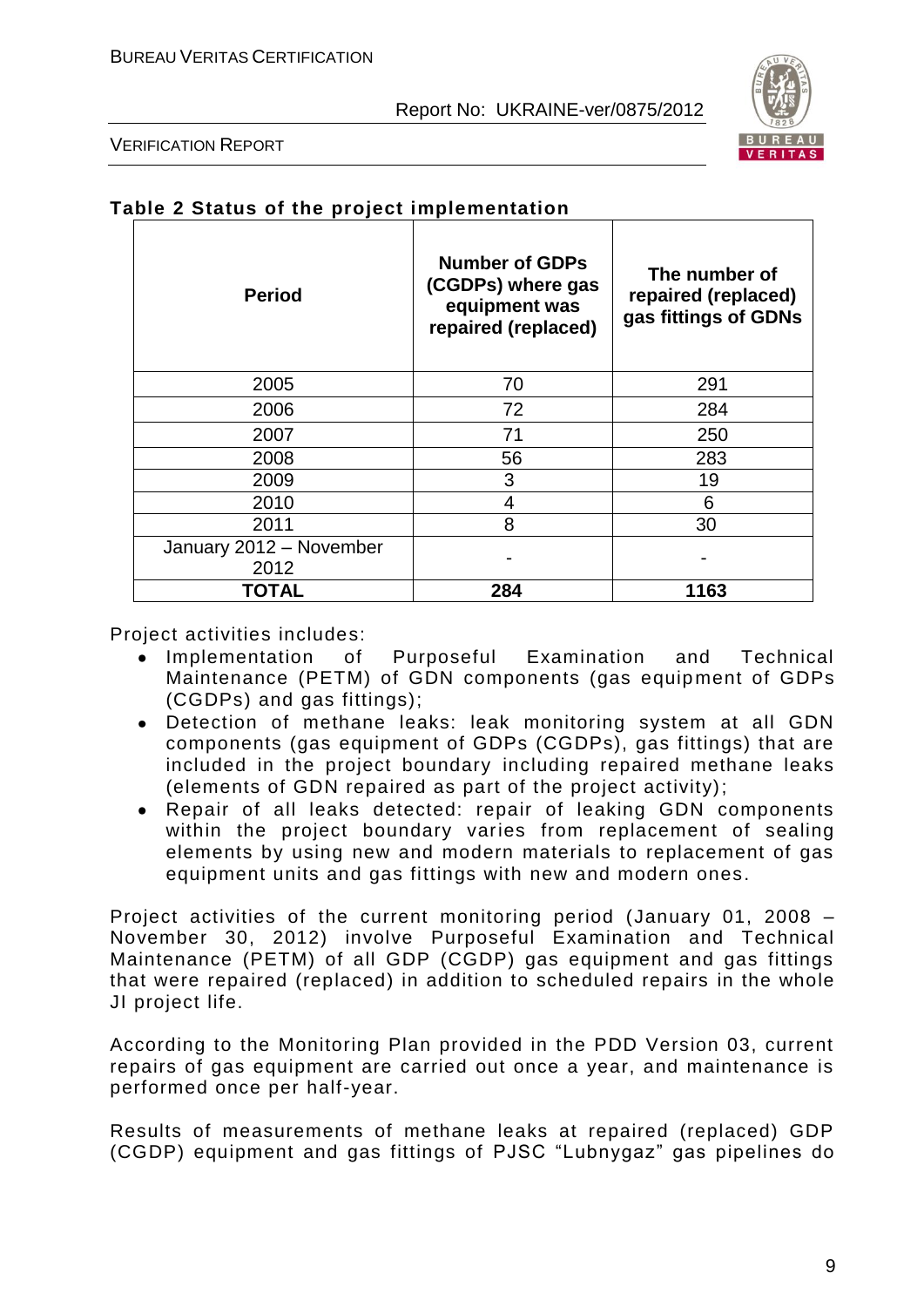

VERIFICATION REPORT

not exceed the leaks that would have occurred in the absence of the project.

The project was in operation for the entire monitoring period – from 01/07/2012 to 30/11/2012.

The identified areas of concern as to the project implementation, responses and BVC's conclusions are described in Appendix A to this report (refer to CAR 01).

## **3.4 Compliance of the monitoring plan with the monitoring methodology (94-98)**

The monitoring occurred in accordance with the monitoring plan included in the PDD regarding which the determination has been deemed final and is so listed on the UNFCCC JI website.

For calculating the emission reductions key factors, such as sequence number of GDN component, Global Warming Potential of methane, number of activity (replacement/repair) at GDN component after the presence of APLNG was determined at such component, average mass fraction of methane in the natural gas, natural gas leak factor from GDN component in CLS, natural gas leak factor that corresponds to APLNG for GDN component, time of operation of GDN component under pressure from the beginning of monitoring period "y" to implementation of project activities (repair / replacement) that resulted in the repair of APLNG at such component, time of operation of GDN component under pressure from the moment of implementation of project activities (repair / replacement) that resulted in the repair of APLNG at such component to the end of the monitoring period "y", experience in implementing activities provided by the project, current practice that exists in this field in Ukraine, financial costs and background, legislation, influencing the baseline emissions and the activity level of the project and the emissions as well as risks associated with the project were taken into account, as appropriate.

Data sources used for calculating emission reductions, such as metering equipment - DOZOR-S-P gas analyzer, information provided by equipment producers, data of the enterprise, "Methodology for calculation of greenhouse gas emission reductions achieved by above -standard natural gas leak repair at the gas distribution networks" (registration number UkrNTI 0112U00A816 dated 2012) and IPCC are clearly identified, reliable and transparent.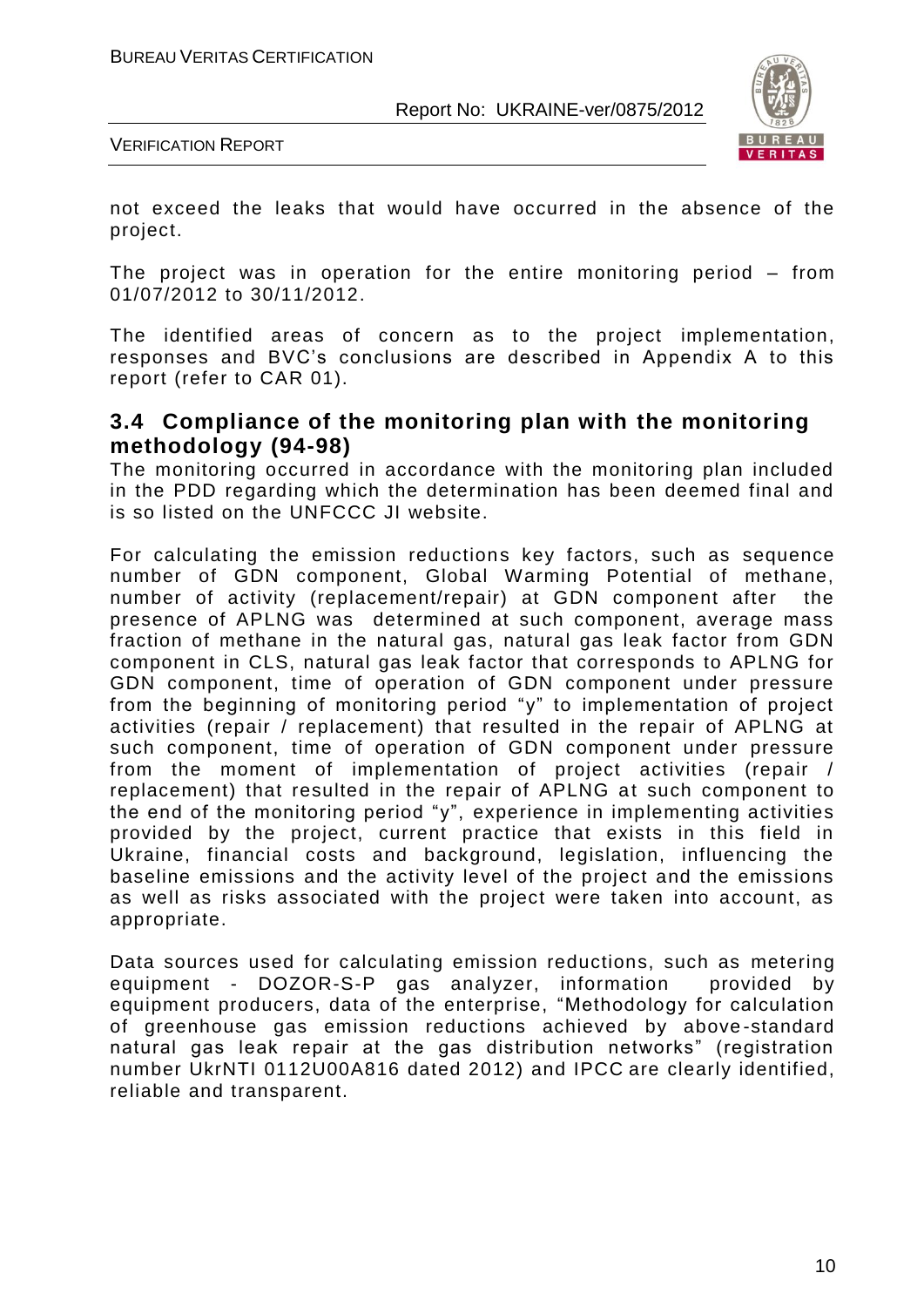

VERIFICATION REPORT

Emission factors, including default emission factors, are selected by carefully balancing accuracy and reasonableness, and appropriately justified of the choice.

The calculation of emission reductions is based on conservative assumptions and the most plausible scenarios in a transparent manner. The monitoring periods per component of the project are clearly specified in the monitoring report and do not overlap with those for which

verifications were already deemed final in the past. The identified areas of concern as to the compliance of the monitoring plan with the monitoring methodology, project participants' responses and BVC's conclusions are described in Appendix A to this report (refer to

### **3.5 Revision of monitoring plan (99-100)**

Not applicable.

CAR 02, CAR 03).

#### **3.6 Data management (101)**

The data and their sources, provided in the monitoring report, are clearly identified, reliable and transparent.

The implementation of data collection procedures is in accordance with the monitoring plan provided in the PDD, including the quality control and quality assurance procedures.

The function of the monitoring equipment, including its calibration status, is in order.

According to the current Law "On metrology and metrological activity", all metering equipment in Ukraine shall meet the specified requirements of relevant standards and is subject to periodic verification. Calibration of metering equipment is carried out in accordance with the national standards.

Equipment that requires calibration and is used in the monitoring of methane leaks:

- DOZOR-S-P gas analyzer; Intercalibration period is 1 year.;
- "D-59N-100-6 1.0 kPa" manometer; Intercalibration period is 1 year;
- Thermometer of TL-4 type; Intercalibration period is 2 years;
- Stopwatch of "SOS pr-2b-2"; Intercalibration period is 2 years;
- BAMM-1 barometer aneroid; Intercalibration period is 2 years.

As a result of verification (calibration) a certificate confirming the technical serviceability of an equipment unit is issued.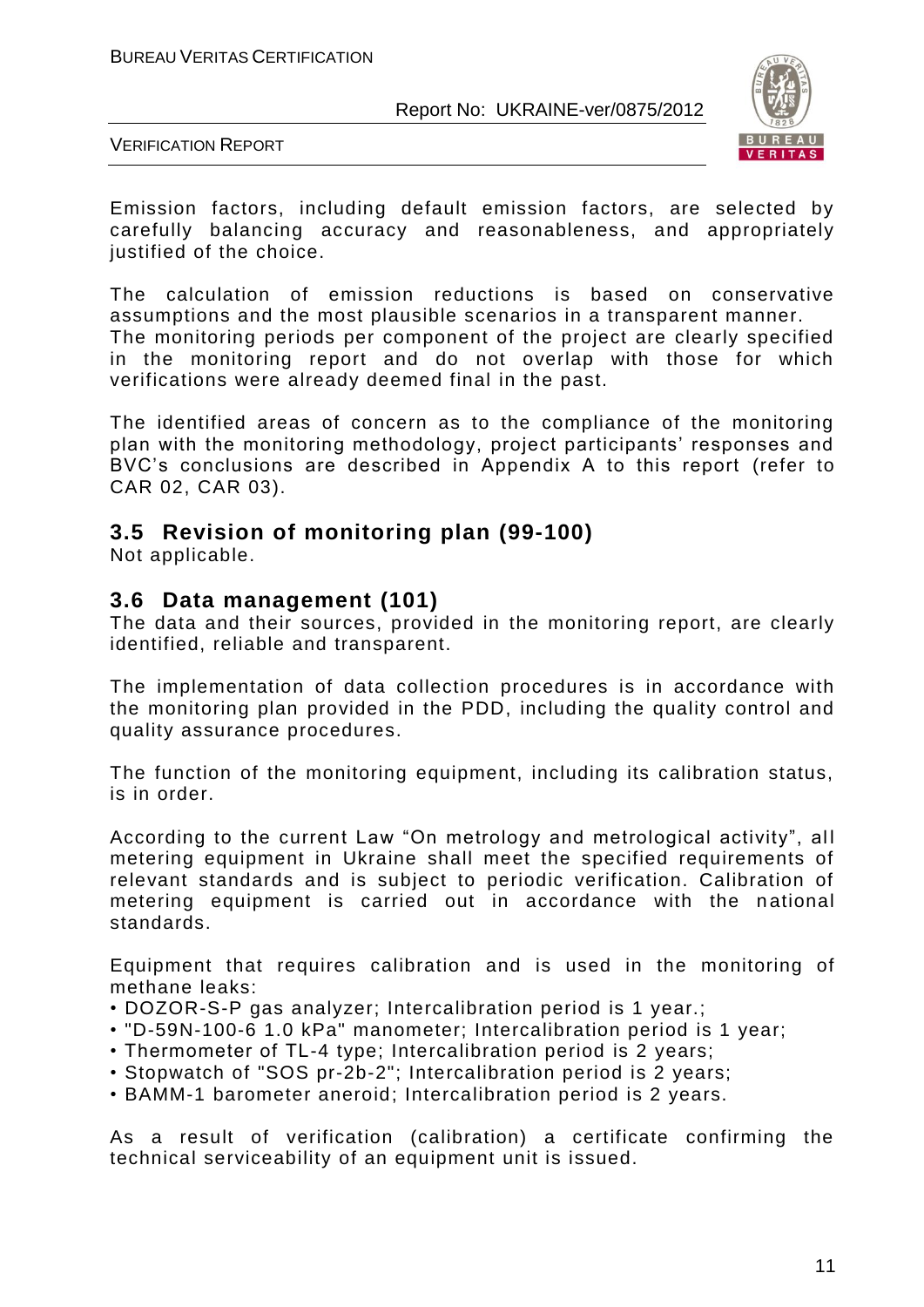

VERIFICATION REPORT

The evidence and records used for the monitoring are maintained in a traceable manner.

Coordination of activities of all departments and services of PJSC "Lubnygaz" relating to the JI project implementation is carried out by the Working Team that was created by the Order of PJSC "Lubnygaz" management No. 1/2005 dated 04/01/2005. New Working Team composition is approved according to Order No. 76-V of PJSC "Lubnygaz" chairman of the management board as of 21/03/2012. The structure of the Working Team is shown in Figure 1.



**Figure 1 Structure of the Working Team**

Anatolii Ovchynnikov - Working Team Leader shall determine the plan of JI project activities and the amount of resources required;

Andrii Boichuk - Working Team Engineer is responsible for organization of monitoring measurements and repair of leaks at GDP (CGDP) and gas distribution network equipment;

Vitalii Ovdiienko - Working Team Technologist is responsible for collection of all information and conduction of all necessary calculations under the monitoring plan;

Andrii Troshev - Working Team Metrologist shall ensure the availability of calibrated metering devices in the process of JI project implementation.

All necessary data concerning GHG emission reduction monitoring is archived in paper and/or electronic form and kept till the end of the crediting period and for two years after the latest transaction with emission reduction units.

The Monitoring Report version 02 provides sufficient information on duties assigned, responsibility and authorities concerning implementation and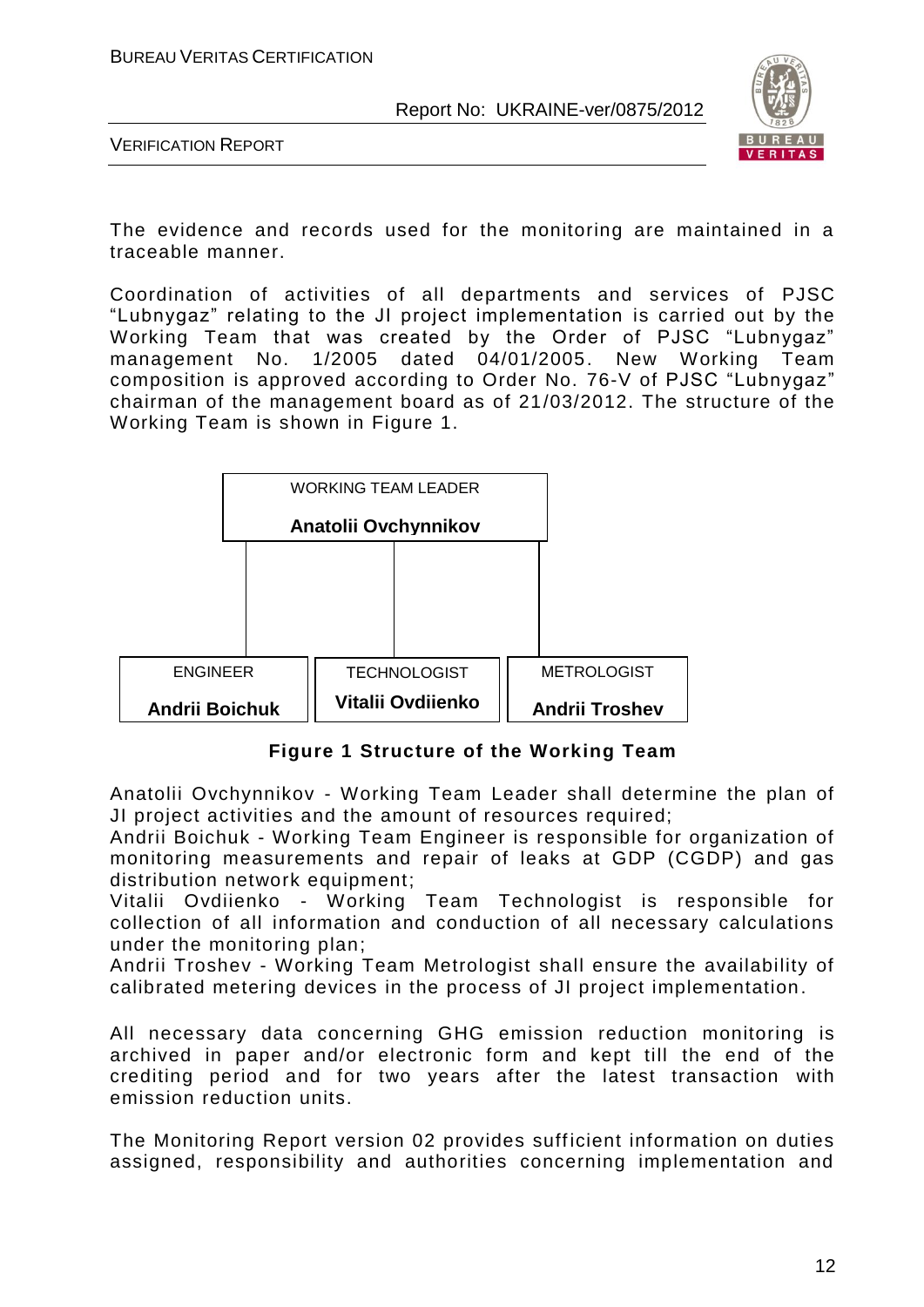

VERIFICATION REPORT

undertaking of monitoring procedures, including data management. The verification team confirms the efficiency of the existing management and operational systems and considers them appropriate for reliable project monitoring.

The identified areas of concern as to data management, project participants' responses and BVC's conclusions are described in Appendix A to this report (refer to CL 01, CL 02).

## **3.7 Verification regarding programmes of activities (102- 110)**

Not applicable.

#### **4 VERIFICATION OPINION**

Bureau Veritas Certification has performed the 3rd periodic verification of the "Reduction of methane emissions on the gas equipment of gas distribution points and on the gas armature, flanged, threaded joints of gas distribution pipelines of PJSC "Lubnygaz" Project for the period from July 1, 2012 to November 30, 2012, which applies JI specific approach. The verification was performed on the basis of UNFCCC criteria and host country criteria and also on the criteria given to provide for consistent project operations, monitoring and reporting.

The verification consisted of the following three phases: i) desk review of the monitoring report against the project design and the baseline and monitoring plan; ii) follow-up interviews with project stakeholders; iii) resolution of outstanding issues and the issuance of the final verification report and opinion.

PJSC "Lubnygaz" management is responsible for the preparation of data which serve as the basis for estimation of GHG emission reductions. CEP CARBON EMISSIONS PARTNERS S.A. provides PJSC "Lubnygaz" with consultative support in the issues relating to organization of data collection and is responsible for developing the monitoring report based on the Project Monitoring Plan included in the final PDD version 03.

Bureau Veritas Certification verified the Project Monitoring Report version 02 for the reporting period of 01/07/2012 - 30/11/2012 as indicated below. Bureau Veritas Certification confirms that the project is implemented as planned and described in approved project design documents. Installed equipment being essential for generating emission reduction runs reliably and is calibrated appropriately. The monitoring system is in place and the project is generating GHG emission reductions.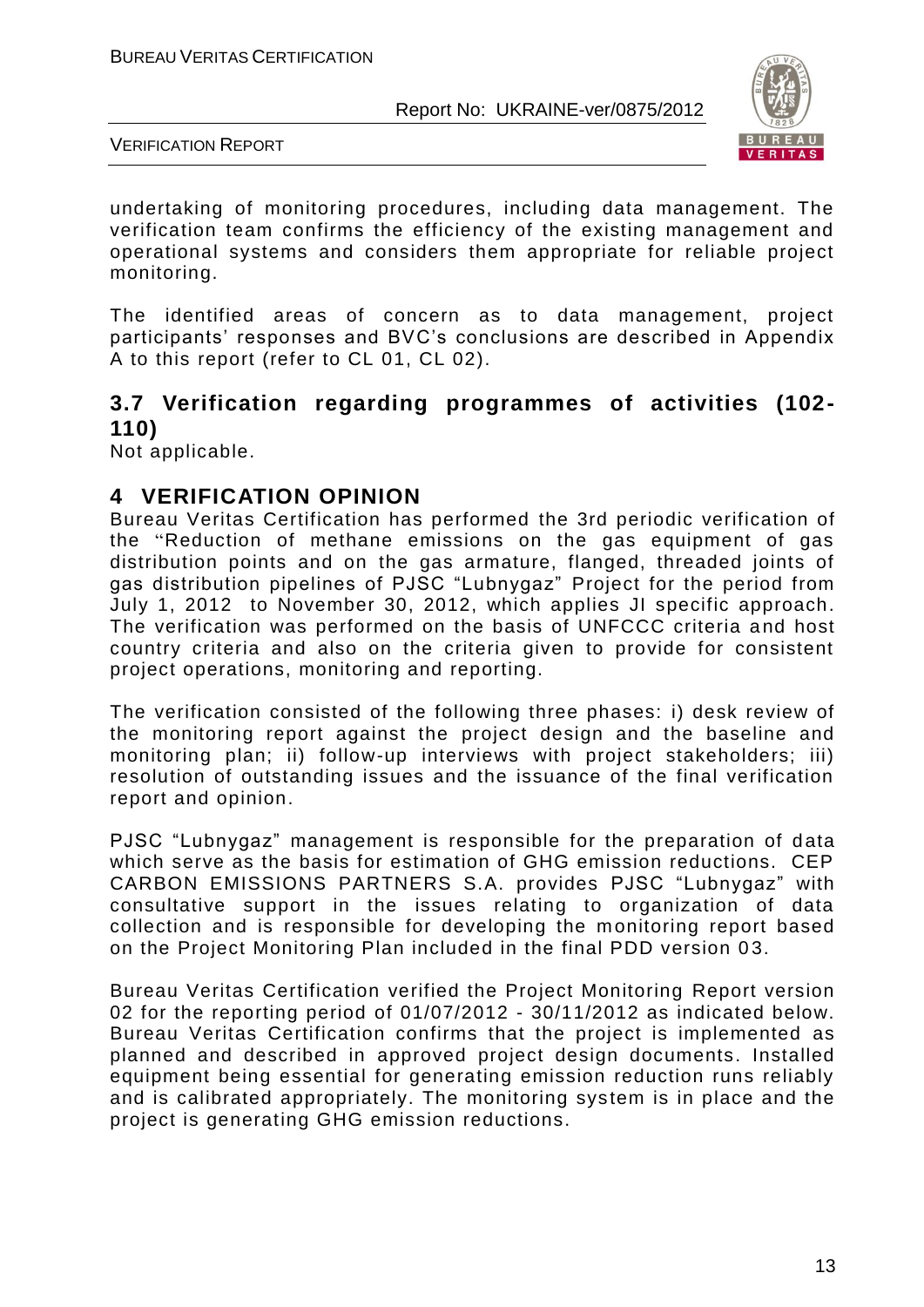

VERIFICATION REPORT

Emission reductions achieved by the project for the period from 01/07/2012 to 30/11/2012 do not differ significantly from the amount predicted for the same period in the determined PDD. Emission reductions predicted in the determined PDD version 03 and actual emission reductions stated in the MR version 02 are provided in Table 3 of this report.

#### **Table 3 Emission reductions predicted in the determined PDD version 03 and actual emission reductions stated in the MR version 02**

| <b>Period</b>             | <b>Estimated</b>                                 | <b>GHG</b><br>emission   Actual |    |     | <b>GHG</b>                                | emission |    |     |
|---------------------------|--------------------------------------------------|---------------------------------|----|-----|-------------------------------------------|----------|----|-----|
|                           | reductions<br>determined PDD, t CO <sub>20</sub> | stated                          | ίn | the | reductions<br>Monitoring report, t $CO2e$ | stated   | ın | the |
| 01/07/2012-<br>30/11/2012 |                                                  | 45 449                          |    |     |                                           | 47 200   |    |     |

The difference is explained by the fact that at the time of PDD writing it was impossible to obtain accurate data necessary for calculation of GHG emission reductions for the current monitoring period. To calculate the GHG emission reductions for the current monitoring period all the necessary information was given and this provided an opportunity to accurately determine the amount of emissions in the baseline and project scenarios. The quantity of emission reductions for the period from 01/07/2012 to 30/11/2012 that was provided in the determined PDD was identified by dividing the total annual amount of emission reductions stated in the PDD by 12 (12 months) and multiplying by 4 (4 months).

Bureau Veritas Certification can confirm that the GHG emission reduction is accurately calculated and is free of material errors, omissions, or misstatements. Our opinion relates to the project's GHG emissions and resulting GHG emissions reductions reported and related to the approved project baseline and monitoring, and its associated documents. Based on the information we have seen and evaluated, we confirm, with a reasonable level of assurance, the following statement:

Reporting period: From 01/07/2012 to 30/11/2012

| Baseline emissions         |  | 58 254 tonnes of CO <sub>2</sub> equivalent. |
|----------------------------|--|----------------------------------------------|
| Project emissions          |  | 11 054 tonnes of CO <sub>2</sub> equivalent. |
| <b>Emission Reductions</b> |  | 47 200 tonnes of CO <sub>2</sub> equivalent. |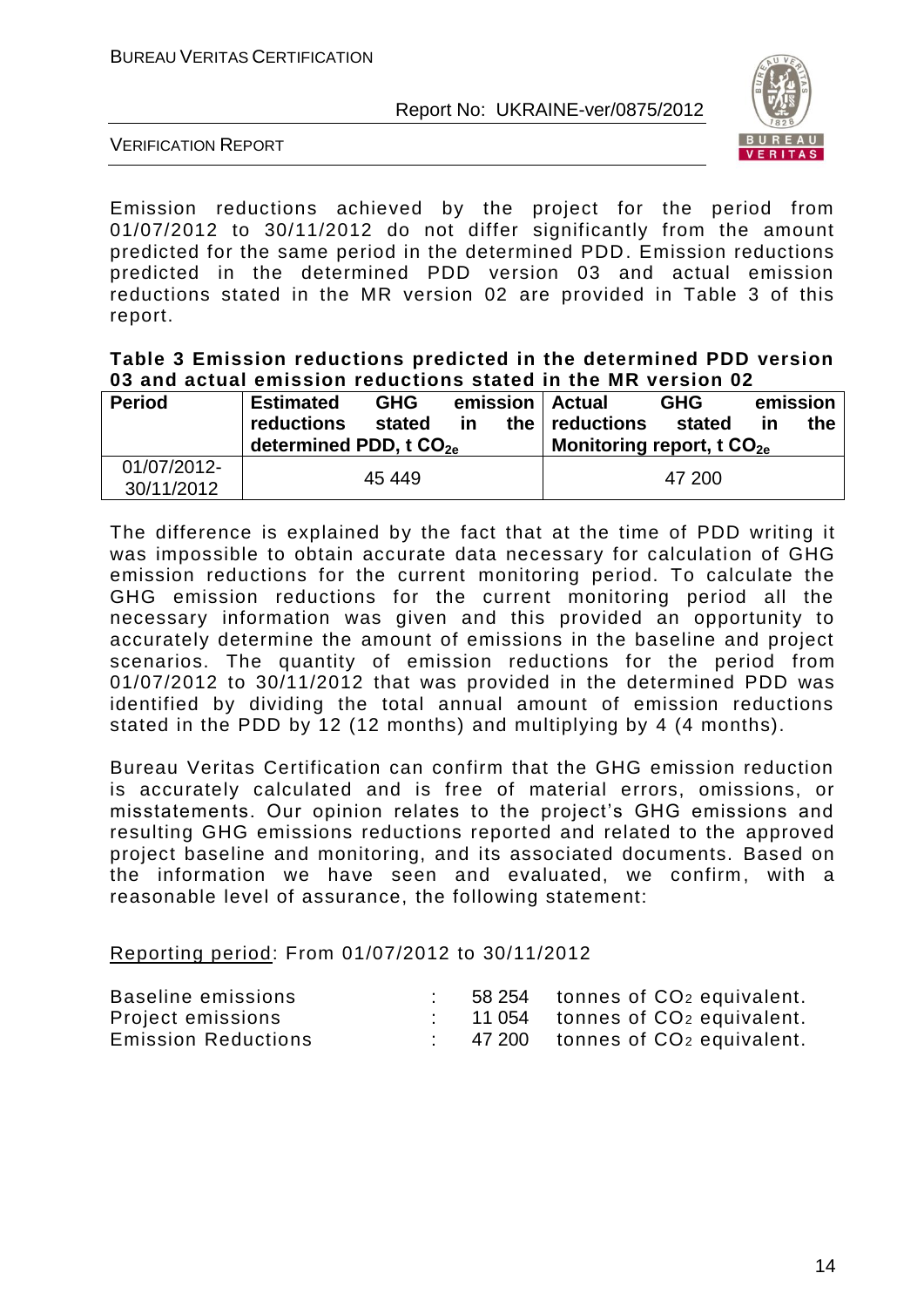

VERIFICATION REPORT

#### **5 REFERENCES**

#### **Category 1 Documents:**

Documents provided by the project participants that relate directly to the GHG components of the project.

|                | The PDD of the JI project "Reduction of methane emissions on the                                                                |
|----------------|---------------------------------------------------------------------------------------------------------------------------------|
|                | gas equipment of gas distribution points and on the gas armature,                                                               |
| /1/            | flanged, threaded joints of gas distribution pipelines of PJSC                                                                  |
|                | "Lubnygaz", version 03, as of 22/06/2012                                                                                        |
|                | Monitoring Report of the JI project "Reduction of methane                                                                       |
|                | emissions on the gas equipment of gas distribution points and on                                                                |
| $\frac{12}{1}$ | the gas armature, flanged, threaded joints of gas distribution                                                                  |
|                | pipelines of PJSC "Lubnygaz" for the period of 01/07/2012-                                                                      |
|                | 30/11/2012, version 01, as of 06/12/2012                                                                                        |
|                | Monitoring Report of the JI project "Reduction of methane                                                                       |
|                | emissions on the gas equipment of gas distribution points and on                                                                |
| /3/            | the gas armature, flanged, threaded joints of gas distribution                                                                  |
|                | pipelines of PJSC "Lubnygaz" for the period of 01/07/2012-                                                                      |
|                | 30/11/2012, version 02, as of 12/12/2012                                                                                        |
|                | Annex A Supporting document 1. Calculation of greenhouse gas                                                                    |
|                | emission reductions at gas equipment of gas distribution points                                                                 |
| /4/            | (cabinet-type gas distribution points) and gas fittings, flanged,                                                               |
|                | threaded joints of gas distribution pipelines of PJSC "Lubnygaz" for<br>the period from 01/07/2012 to 30/11/2012                |
|                | Monitoring Report of the JI project "Reduction of methane                                                                       |
|                | emissions on the gas equipment of gas distribution points and on                                                                |
| /5/            | the gas armature, flanged, threaded joints of gas distribution                                                                  |
|                | pipelines of PJSC "Lubnygaz" for the period of 01/01/2008-                                                                      |
|                | 30/06/2012, version 02, as of 06/08/2012                                                                                        |
|                | Annex A Supporting document 1. Calculation of greenhouse gas<br>emission reductions at gas equipment of gas distribution points |
| /6/            | (cabinet-type gas distribution points) and gas fittings, flanged,                                                               |
|                | threaded joints of gas distribution pipelines of PJSC "Lubnygaz" for                                                            |
|                | the period from 01/01/2008 to 30/06/2012                                                                                        |
|                | Monitoring Report of the JI project "Reduction of methane                                                                       |
|                | emissions on the gas equipment of gas distribution points and on                                                                |
| /7/            | the gas armature, flanged, threaded joints of gas distribution                                                                  |
|                | pipelines of PJSC "Lubnygaz" for the period of 01/03/2005-                                                                      |
|                | 31/12/2007, version 02, as of 10/08/2012                                                                                        |
| /8/            | Annex A Supporting document 1. Calculation of greenhouse gas                                                                    |
|                | emission reductions at gas equipment of gas distribution points                                                                 |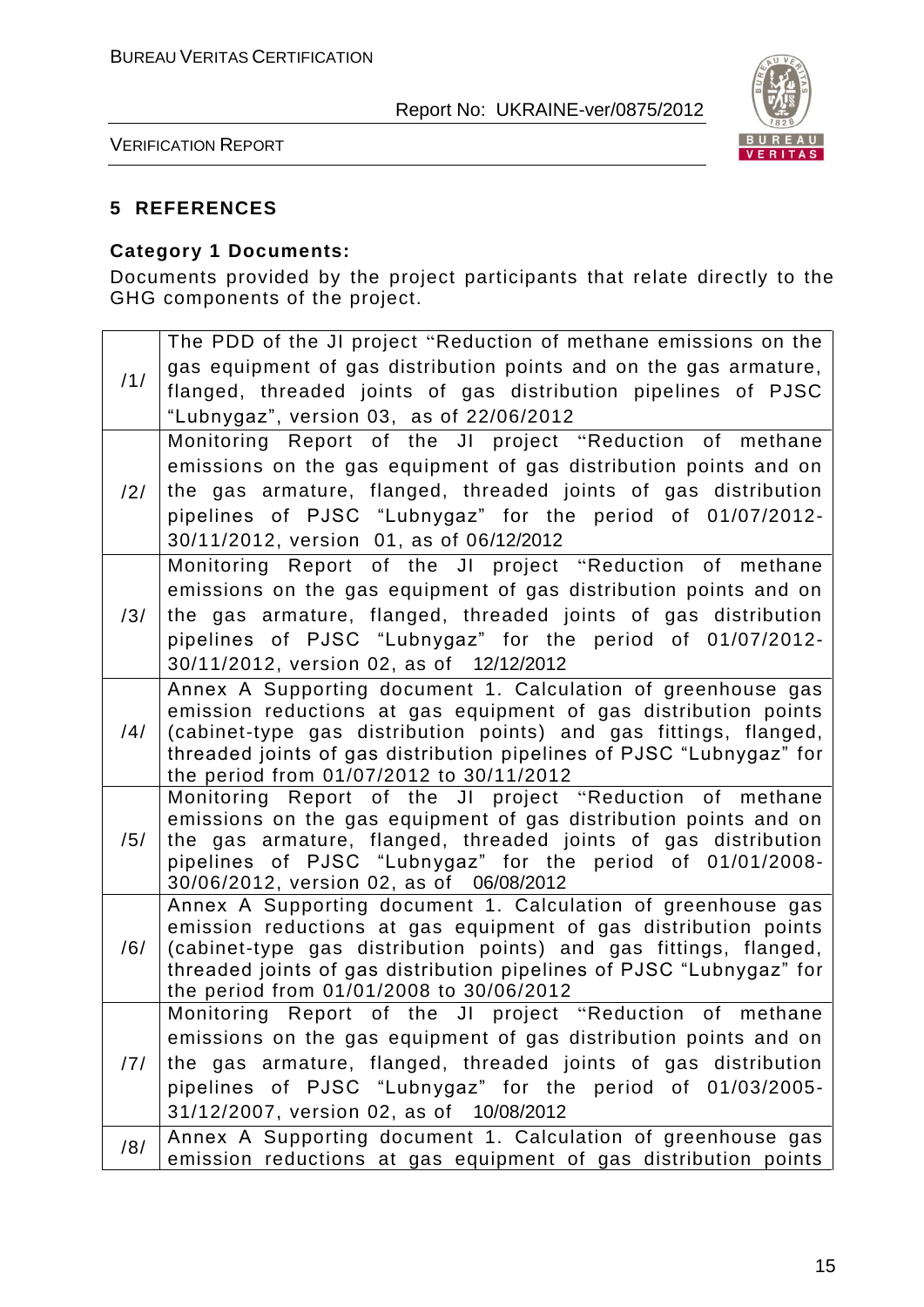

VERIFICATION REPORT

|      | (cabinet-type gas distribution points) and gas fittings, flanged,<br>threaded joints of gas distribution pipelines of PJSC "Lubnygaz" for<br>the period from 01/03/2005 to 31/12/2007 |
|------|---------------------------------------------------------------------------------------------------------------------------------------------------------------------------------------|
|      | Determination Report of the JI project "Reduction of methane                                                                                                                          |
|      | emissions on the gas equipment of gas distribution points and on                                                                                                                      |
| /9/  | the gas armature, flanged, threaded joints of gas distribution                                                                                                                        |
|      | pipelines of PJSC "Lubnygaz", issued by Bureau Veritas                                                                                                                                |
|      | Certification Holding SAS, No. UKRAINE-det/0540/2012 dated                                                                                                                            |
|      | 10/07/2012                                                                                                                                                                            |
| /10/ | Letter of Approval No. 2093/23/7 issued by the State                                                                                                                                  |
|      | Environmental Investment Agency of Ukraine as of 03/08/2012                                                                                                                           |
| /11/ | Letter of Approval No. J294-0485 issued by the Federal Office for                                                                                                                     |
|      | the Environment (FOEN) of Switzerland dated 20/07/2012.                                                                                                                               |
|      | Methodology for calculation of greenhouse gas emission                                                                                                                                |
|      | reductions achieved by above-standard natural gas leak repair at                                                                                                                      |
| /12/ | gas distribution networks" that was developed by the Institute of                                                                                                                     |
|      | Gas of the National Academy of Sciences of Ukraine (registration                                                                                                                      |
|      | number UkrNTI 0112U00A816 dated 2012)                                                                                                                                                 |

#### **Category 2 Documents:**

Background documents related to the design and/or methodologies employed in the design or other reference documents.

| /1/  | Calibration certificate of the working measuring instrument No. 80205/50 dated<br>3/04/2012 (Dozor-S-P gas indicator and analyzer) |
|------|------------------------------------------------------------------------------------------------------------------------------------|
| /2/  | Calibration certificate of the working measuring instrument No. 80205/51 dated                                                     |
|      | 3/04/2012 (Dozor-S-P gas indicator and analyzer)                                                                                   |
| /3/  | Calibration certificate of the working measuring instrument No. 80205/53 dated                                                     |
|      | 23/02/2012 (Dozor-S-P gas indicator and analyzer)                                                                                  |
| /4/  | Passport of Dozor-S-P No. 4021                                                                                                     |
| /5/  | Calibration certificate of the working measuring instrument No. 82107/34 dated                                                     |
|      | 17/06/2012 (Gas analyzer FP 11.2)                                                                                                  |
| /6/  | Calibration certificate of the working measuring instrument No. 82107/34 dated                                                     |
|      | 17/06/2012 (Gas analyzer FP 11.2)                                                                                                  |
| /7/  | Passport of Gas analyzer FP 11.2                                                                                                   |
| /8/  | Passport of gas pressure regulator, Series RB 4000 Actaris Metering System                                                         |
| /9/  | Passport of gas pressure regulator with low outlet pressure, combined RDNK                                                         |
| /10/ | Technical Data Sheet for cabinet gas control point CGCP-N-02-RDNK-1000,                                                            |
|      | serial number 130                                                                                                                  |
| /11/ | Photo of CGDP (Actaris) in Lubny city and adjacent arears                                                                          |
| /12/ | Photo of gas fittings in CGDP in Lubny city and adjacent arears                                                                    |
| /13/ | Photo of RDNK in CGDP in Lubny city and adjacent arears                                                                            |
| /14/ | List of measuring instruments (report) that are in operation and subject to                                                        |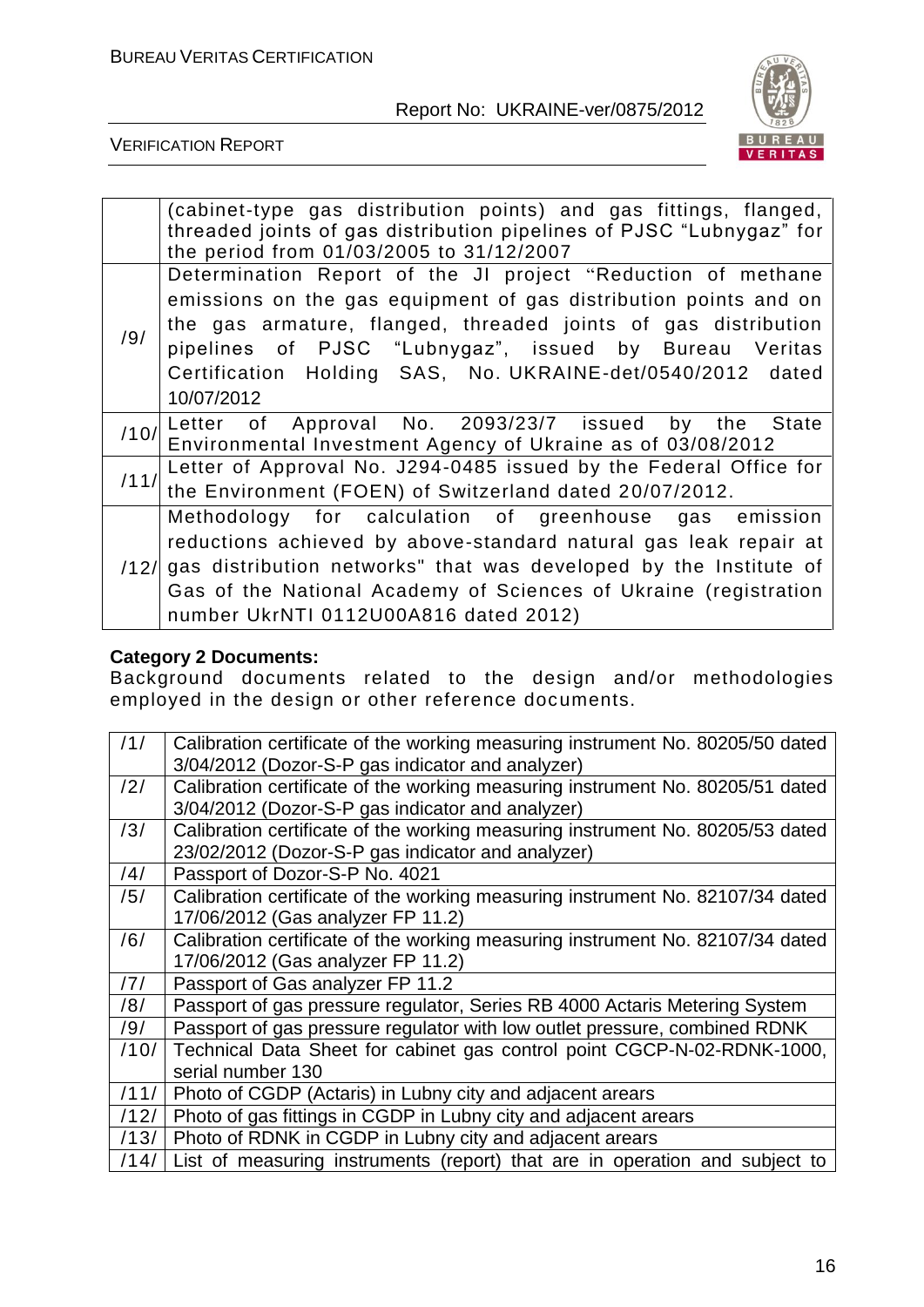

VERIFICATION REPORT

|      | calibration in 2012                                                         |  |  |  |  |
|------|-----------------------------------------------------------------------------|--|--|--|--|
| /15/ | Photos of measuring works                                                   |  |  |  |  |
| /16/ | Photos of natural gas leak repair works at GDN components                   |  |  |  |  |
| /17/ | Passport of the gas filter (MADASFM-FMC-FGM)                                |  |  |  |  |
| /18/ | Passport of the ball valve KZShS 41 nzh PS                                  |  |  |  |  |
| /19/ | Passport of shut-off steel ball valve of 11s42p model, manufactured by OJSC |  |  |  |  |
|      | "Olbryzorvych"                                                              |  |  |  |  |
| /20/ | Passport of manometers DM 05, vacuum gauges DV 05, manovacuummeters         |  |  |  |  |
|      | DA 05                                                                       |  |  |  |  |
| /21/ | Passport of the spring valve of PSK Du 50 type                              |  |  |  |  |
| /22/ | Verification certificate of the working standard (standard deformation      |  |  |  |  |
|      | manometer No. 4517) dated 05/04/2012                                        |  |  |  |  |
| /23/ | Verification certificate of the working standard<br>(standard deformation   |  |  |  |  |
|      | manometer No. 80051) dated 05/04/2012                                       |  |  |  |  |
| /24/ | List of measuring instruments (report) that are in operation and subject to |  |  |  |  |
|      | calibration in 2012                                                         |  |  |  |  |
| /25/ | Passport on tap ball KZShS41nzh FP                                          |  |  |  |  |
| /26/ | Act of acceptance of construction works for November 2012                   |  |  |  |  |
| /27/ | Photos of measuring works                                                   |  |  |  |  |
| /28/ | Photos of installed / repaired equipment (GDN components)                   |  |  |  |  |

#### **Persons interviewed:**

List persons interviewed during the verification or persons that contributed with other information that are not included in the documents listed above.

|     | <b>Name</b>         | Organization    | <b>Position</b>                                                            |
|-----|---------------------|-----------------|----------------------------------------------------------------------------|
| /1/ | Ovchynnikov<br>A.A. | PJSC "Lubnygaz" | <b>Chief Engineer</b>                                                      |
| /2/ | Ovdiienko<br>V.M.   | PJSC "Lubnygaz" | and<br>Engineer of production<br>operational department                    |
| /3/ | Boichuk A.M.        | PJSC "Lubnygaz" | and<br>production<br>Head<br>0f<br>operational department                  |
| /4/ | Troshev A.M.        | PJSC "Lubnygaz" | Chief metrologist                                                          |
| /5/ | Prokhach D.O.       | "CEP" LLC       | <b>CEP</b><br>Carbon<br>Consultant<br>0f<br><b>Emissions Partners S.A.</b> |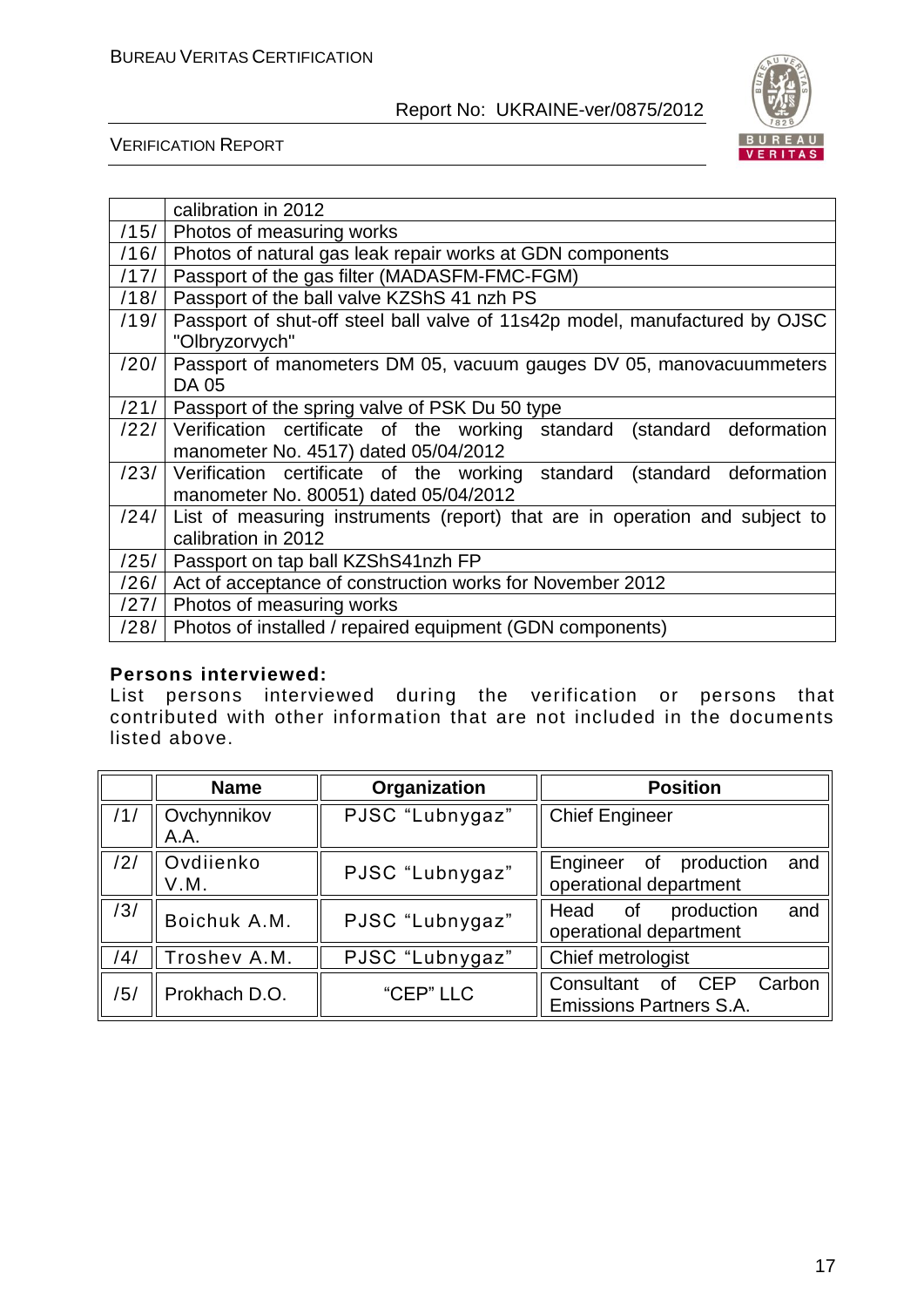

#### VERIFICATION REPORT

## APPENDIX A: COMPANY PROJECT VERIFICATION PROTOCOL **BUREAU VERITAS CERTIFICATION HOLDING SAS**

#### **JI PROJECT VERIFICATION PROTOCOL**

#### **Check list for verification, according to the JOINT IMPLEMENTATION DETERMINATION AND VERIFICATION MANUAL (Version 01)**

| <b>DVM</b><br>Paragrap<br>h | <b>Check Item</b>                                                                                                                                                                                                                                                              | <b>Initial finding</b>                                                                                                                                                                                                                                                                                                                                                                                                                                                                                                                                     | <b>Draft</b><br><b>Conclusion</b> | <b>Final</b><br><b>Conclusion</b> |
|-----------------------------|--------------------------------------------------------------------------------------------------------------------------------------------------------------------------------------------------------------------------------------------------------------------------------|------------------------------------------------------------------------------------------------------------------------------------------------------------------------------------------------------------------------------------------------------------------------------------------------------------------------------------------------------------------------------------------------------------------------------------------------------------------------------------------------------------------------------------------------------------|-----------------------------------|-----------------------------------|
|                             | <b>Project approvals by Parties involved</b>                                                                                                                                                                                                                                   |                                                                                                                                                                                                                                                                                                                                                                                                                                                                                                                                                            |                                   |                                   |
| 90                          | Has the NFPs of at least one Party involved,<br>other than the host Party, issued a written<br>project approval when submitting the first<br>verification report to the secretariat for<br>publication in accordance with paragraph 38<br>of the JI guidelines, at the latest? | The project has been approved by both parties. The<br>Letters of Approval were presented to the verification<br>team.                                                                                                                                                                                                                                                                                                                                                                                                                                      | OK.                               | OK                                |
| 91                          | Parties involved unconditional?                                                                                                                                                                                                                                                | Are all the written project approvals by Yes, all the written project approvals by Parties<br>involved are unconditional.                                                                                                                                                                                                                                                                                                                                                                                                                                  | <b>OK</b>                         | OK                                |
|                             | <b>Project implementation</b>                                                                                                                                                                                                                                                  |                                                                                                                                                                                                                                                                                                                                                                                                                                                                                                                                                            |                                   |                                   |
| 92                          | Has the project been implemented in<br>accordance with the PDD regarding which<br>the determination has been deemed final<br>and is so listed on the UNFCCC JI website?                                                                                                        | Yes, the project has been implemented in accordance<br>with the PDD, which is listed on the UNFCCC JI<br>website.<br>According to the PDD version 03 the project boundary<br>includes leak spots caused by seal failure of GDP<br>(CGDP) equipment, gas fittings, flanged and threaded<br>connections of PJSC "Lubnygaz" gas distribution<br>networks. The project boundary includes GDPs<br>(CGDPs) (284 units) and gas fittings (1163 units).<br>During the current monitoring period gas equipment of<br>71 GDPs (CGDPs) and 338 gas fitting units were | OK.                               | OK                                |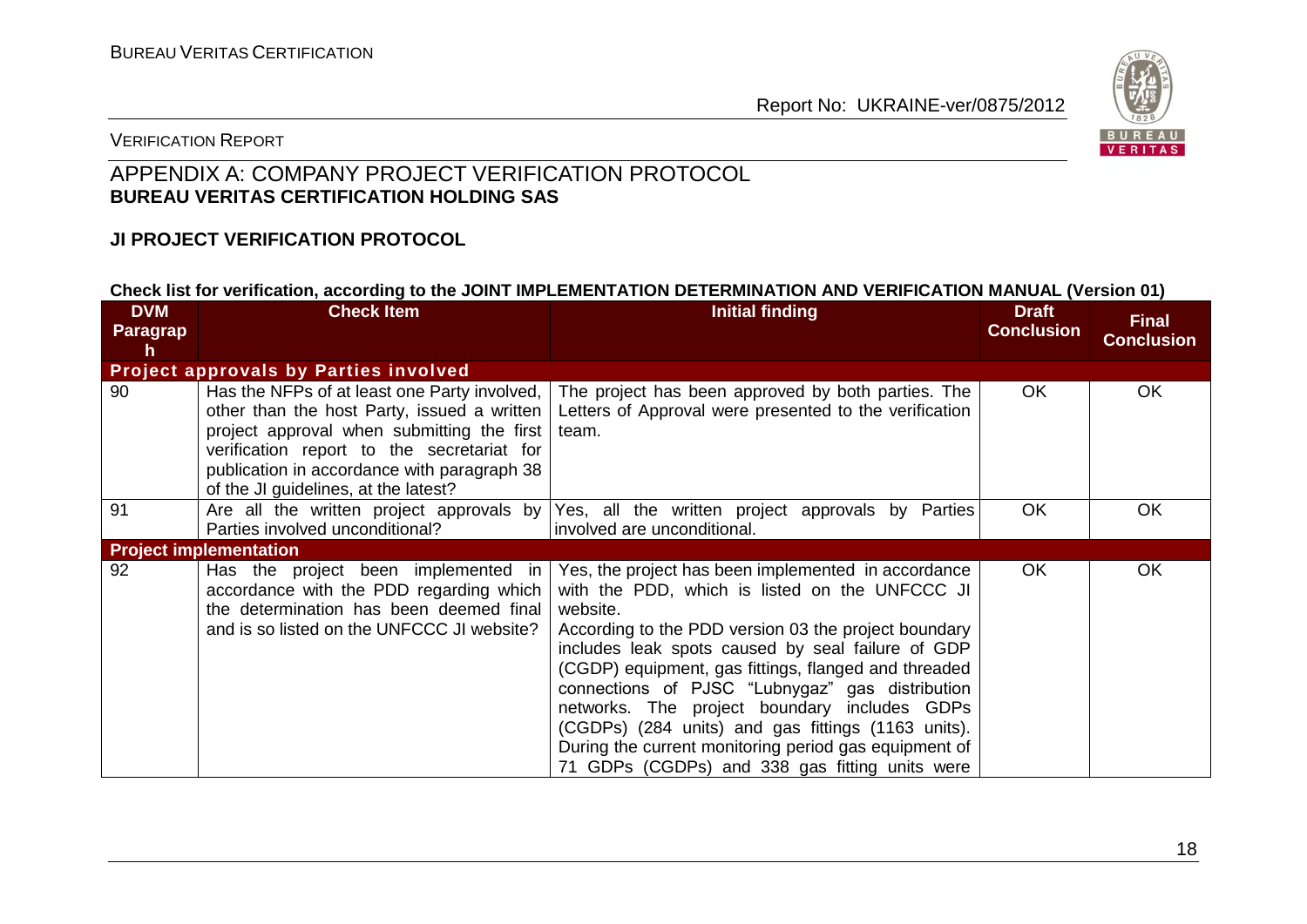

| <b>DVM</b><br>Paragrap<br>h. | <b>Check Item</b>                                                                                                                                                                                                                                                                                                                                                    | <b>Initial finding</b>                                                                                                                                                                                                                                                                                                                                                                                                                                                                                           | <b>Draft</b><br><b>Conclusion</b> | <b>Final</b><br><b>Conclusion</b> |
|------------------------------|----------------------------------------------------------------------------------------------------------------------------------------------------------------------------------------------------------------------------------------------------------------------------------------------------------------------------------------------------------------------|------------------------------------------------------------------------------------------------------------------------------------------------------------------------------------------------------------------------------------------------------------------------------------------------------------------------------------------------------------------------------------------------------------------------------------------------------------------------------------------------------------------|-----------------------------------|-----------------------------------|
|                              |                                                                                                                                                                                                                                                                                                                                                                      | repaired (replaced) in the framework of the project.<br>PJSC "Lubnygaz" completed repair of all equipment<br>units at GDPs (CGDPs) and gas fittings included in<br>the project boundary.<br>Project activities of the current monitoring period (July<br>01, 2012 - November 30, 2012) involve Purposeful<br>Examination and Technical Maintenance (PETM) of all<br>GDP (CGDP) gas equipment and gas fittings that<br>were repaired (replaced) in addition to scheduled<br>repairs in the whole JI project life. |                                   |                                   |
| 93                           | What is the status of operation of the project<br>during the monitoring period?                                                                                                                                                                                                                                                                                      | The Project has been operational for the whole<br>monitoring period, which is 01/07/2012-30/11/2012.<br><b>CAR 01.</b> Specify the number of implemented<br>equipment sorted by year in Section A.6. of MR                                                                                                                                                                                                                                                                                                       | <b>CAR 01</b>                     | <b>OK</b>                         |
| 94                           | <b>Compliance with monitoring plan</b><br>deemed final and is so listed on the solisted on the UNFCCC JI website.<br><b>UNFCCC JI website?</b>                                                                                                                                                                                                                       | Did the monitoring occur in accordance with  Yes, the monitoring was carried out in accordance with <br>the monitoring plan included in the PDD the monitoring plan included in the PDD regarding<br>regarding which the determination has been which the determination has been deemed final and is                                                                                                                                                                                                             | <b>OK</b>                         | OK                                |
| 95(a)                        | For calculating the emission reductions or<br>enhancements of net removals, were key<br>factors, e.g. those listed in 23 (b) (i)-(vii)<br>above, influencing the baseline emissions or<br>net removals and the activity level of the<br>project and the emissions or removals as<br>well as risks associated with the project<br>taken into account, as appropriate? | For calculating the emission reductions key factors,<br>such as sequence number of GDN component, Global<br>Warming Potential of methane, number of activity<br>(replacement/repair) at GDN component after the<br>presence of APLNG was<br>determined at such<br>component, average mass fraction of methane in the<br>natural gas, natural gas leak factor from GDN<br>component in CLS, natural gas leak factor that                                                                                          | <b>OK</b>                         | OK                                |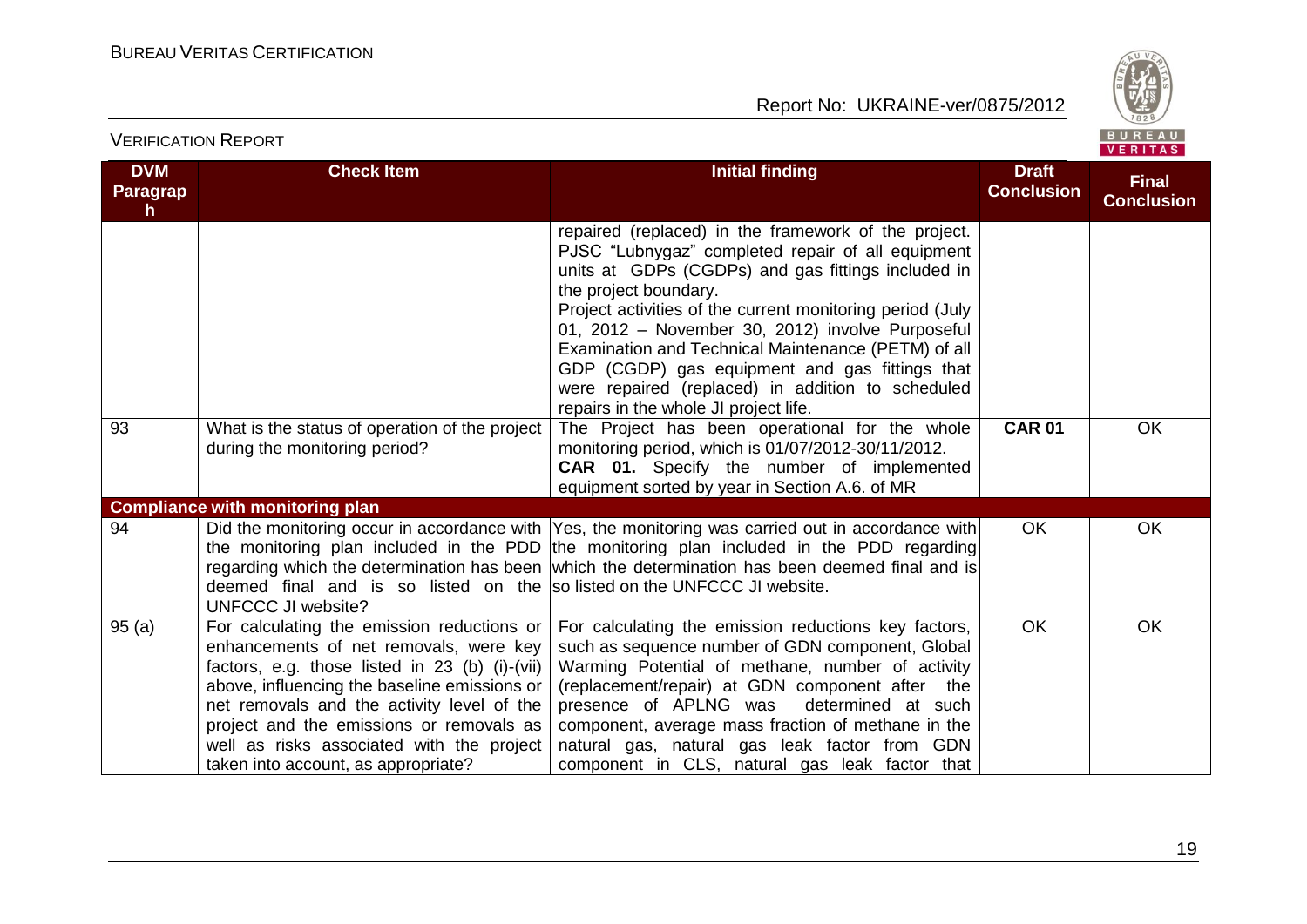

| <b>DVM</b><br>Paragrap<br>h. | <b>Check Item</b>                                                                                                                                | <b>Initial finding</b>                                                                                                                                                                                                                                                                                                                                                                                                                                                                                                                                                                                                                                                                                                                                                                                                                                                                         | <b>Draft</b><br><b>Conclusion</b> | <b>Final</b><br><b>Conclusion</b> |
|------------------------------|--------------------------------------------------------------------------------------------------------------------------------------------------|------------------------------------------------------------------------------------------------------------------------------------------------------------------------------------------------------------------------------------------------------------------------------------------------------------------------------------------------------------------------------------------------------------------------------------------------------------------------------------------------------------------------------------------------------------------------------------------------------------------------------------------------------------------------------------------------------------------------------------------------------------------------------------------------------------------------------------------------------------------------------------------------|-----------------------------------|-----------------------------------|
|                              |                                                                                                                                                  | corresponds to APLNG for GDN component, time of<br>operation of GDN component under pressure from the<br>beginning of monitoring period "y" to implementation<br>of project activities (repair / replacement) that resulted<br>in the repair of APLNG at such component, time of<br>operation of GDN component under pressure from the<br>moment of implementation of project activities (repair /<br>replacement) that resulted in the repair of APLNG at<br>such component to the end of the monitoring period<br>"y", experience in implementing activities provided by<br>the project, current practice that exists in this field in<br>Ukraine, financial costs and background, legislation,<br>influencing the baseline emissions and the activity<br>level of the project and the emissions as well as risks<br>associated with the project were taken into account,<br>as appropriate. |                                   |                                   |
| 95(b)                        | Are data sources used for calculating<br>emission reductions or enhancements of net<br>removals clearly identified, reliable and<br>transparent? | Yes, data sources used for calculating emission<br>reductions or enhancements of net removals are<br>clearly identified, reliable and transparent<br><b>CAR 02.</b> The start date of the monitoring period is not<br>correctly specified in Table 6 of MR.<br><b>CAR 03.</b> The project and baseline emissions are P<br>confused in Section D of MR.                                                                                                                                                                                                                                                                                                                                                                                                                                                                                                                                         | <b>CAR 02</b><br><b>CAR 03</b>    | OK.<br><b>OK</b>                  |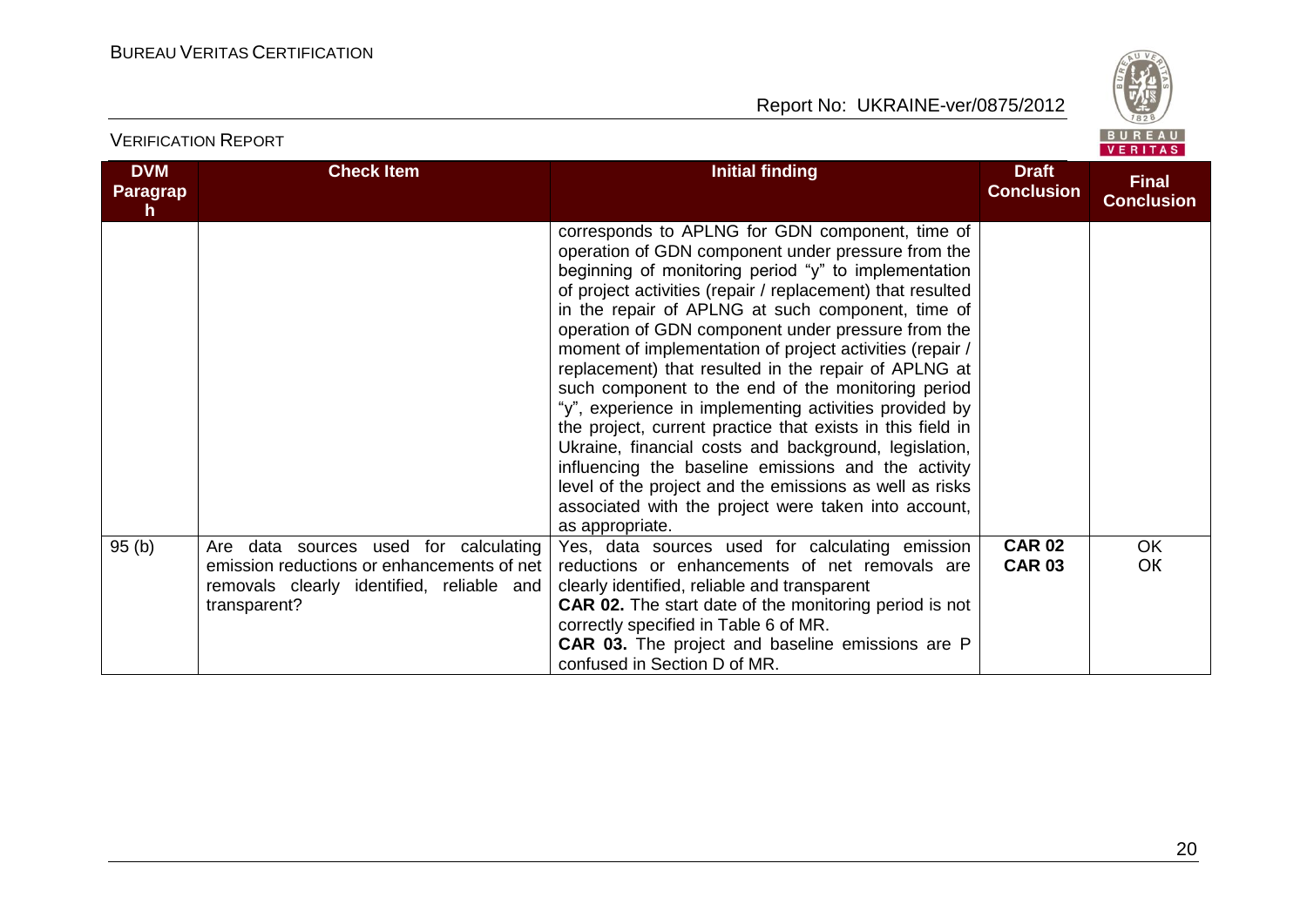

| <b>DVM</b><br><b>Paragrap</b><br>$\mathsf{h}$ | <b>Check Item</b>                                                                                                                                                                                                                                                                                                                         | <b>Initial finding</b>                                                                                                                                                                                                                                                                                                                                                                             | <b>Draft</b><br><b>Conclusion</b> | <b>Final</b><br><b>Conclusion</b> |
|-----------------------------------------------|-------------------------------------------------------------------------------------------------------------------------------------------------------------------------------------------------------------------------------------------------------------------------------------------------------------------------------------------|----------------------------------------------------------------------------------------------------------------------------------------------------------------------------------------------------------------------------------------------------------------------------------------------------------------------------------------------------------------------------------------------------|-----------------------------------|-----------------------------------|
| 95(c)                                         | removals, selected by carefully balancing selected by carefully<br>and<br>reasonableness,<br>accuracy<br>appropriately justified of the choice?                                                                                                                                                                                           | Are emission factors, including default Yes, emission factors, including default emission<br>emission factors, if used for calculating the factors, that are used for calculating the emission<br>emission reductions or enhancements of net reductions or enhancements of net removals, are<br>balancing<br>accuracy<br>andl<br>and reasonableness, and appropriately justified of the<br>choice. | <b>OK</b>                         | <b>OK</b>                         |
| 95(d)                                         | Is the calculation of emission reductions or<br>enhancements of net removals based on<br>conservative assumptions and the most<br>plausible scenarios in a transparent<br>manner?                                                                                                                                                         | The calculation of emission reductions is based on<br>conservative assumptions and the most plausible<br>scenarios in a transparent manner.                                                                                                                                                                                                                                                        | <b>OK</b>                         | <b>OK</b>                         |
|                                               | Applicable to JI SSC projects only                                                                                                                                                                                                                                                                                                        |                                                                                                                                                                                                                                                                                                                                                                                                    |                                   |                                   |
| 96                                            | Is the relevant threshold to be classified as<br>JI SSC project not exceeded during the<br>monitoring period on an annual average<br>basis?<br>If the threshold is exceeded, is the<br>emission<br>reduction<br>maximum<br>level<br>estimated in the PDD for the JI SSC project<br>or the bundle for the monitoring period<br>determined? | N/a                                                                                                                                                                                                                                                                                                                                                                                                | N/a                               | N/a                               |
|                                               | Applicable to bundled JI SSC projects only                                                                                                                                                                                                                                                                                                |                                                                                                                                                                                                                                                                                                                                                                                                    |                                   |                                   |
| 97(a)                                         | Has the composition of the bundle not $N/a$<br>changed from that is stated in F-JI-<br><b>SSCBUNDLE?</b>                                                                                                                                                                                                                                  |                                                                                                                                                                                                                                                                                                                                                                                                    | N/a                               | N/a                               |
| 97(b)                                         | If the determination was conducted on the                                                                                                                                                                                                                                                                                                 | N/a                                                                                                                                                                                                                                                                                                                                                                                                | N/a                               | N/a                               |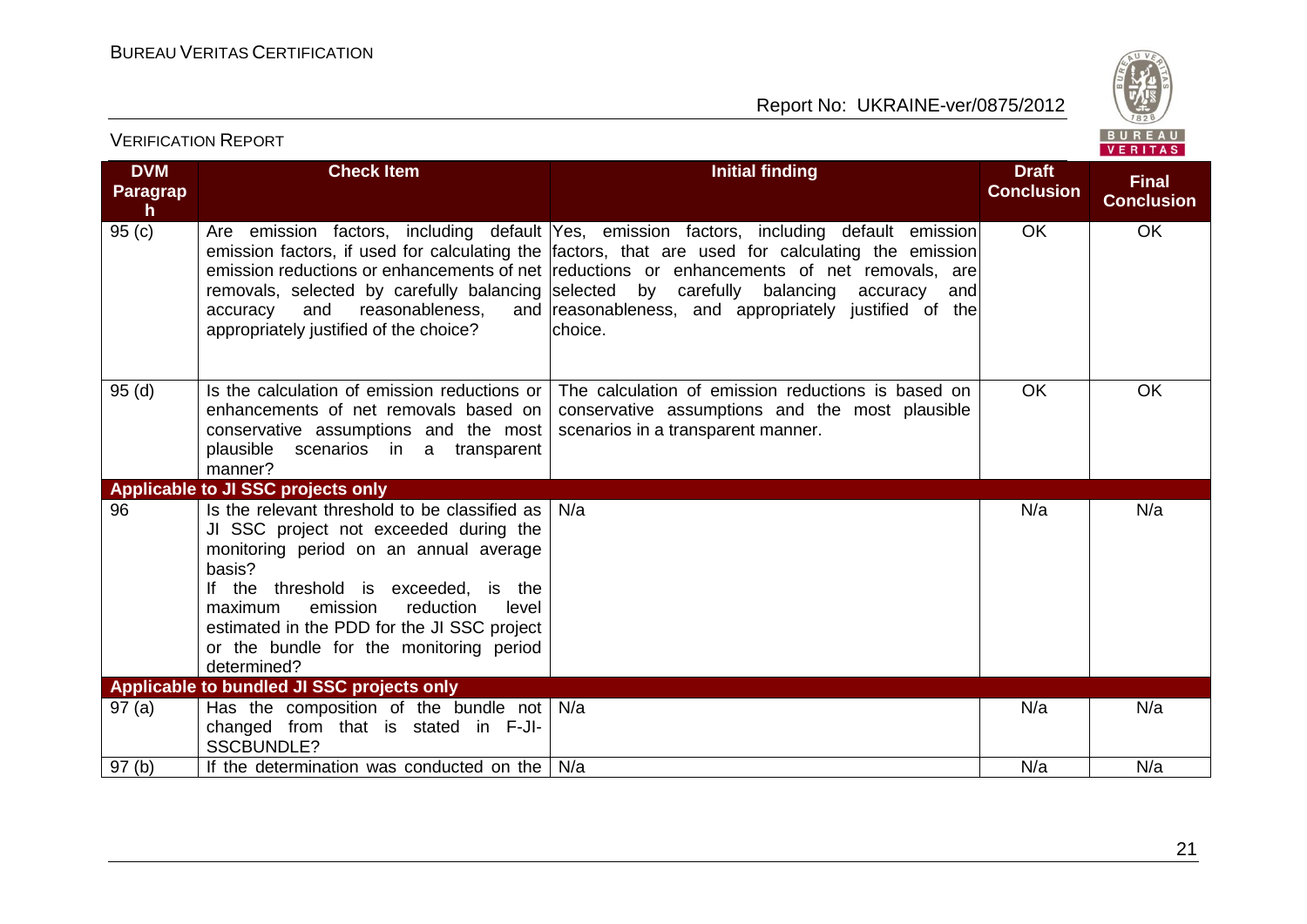

|                             |                                                                                                                                                                                                                                                                                                                                                  |                                                                                                                                                               |                                   | <b>VENIIAS</b>                    |
|-----------------------------|--------------------------------------------------------------------------------------------------------------------------------------------------------------------------------------------------------------------------------------------------------------------------------------------------------------------------------------------------|---------------------------------------------------------------------------------------------------------------------------------------------------------------|-----------------------------------|-----------------------------------|
| <b>DVM</b><br>Paragrap<br>h | <b>Check Item</b>                                                                                                                                                                                                                                                                                                                                | <b>Initial finding</b>                                                                                                                                        | <b>Draft</b><br><b>Conclusion</b> | <b>Final</b><br><b>Conclusion</b> |
|                             | basis of an overall monitoring plan, have the<br>project participants submitted a common<br>monitoring report?                                                                                                                                                                                                                                   |                                                                                                                                                               |                                   |                                   |
| 98                          | If the monitoring is based on a monitoring<br>that provides for<br>overlapping<br>plan<br>monitoring periods, are the monitoring<br>periods per component of the project clearly<br>specified in the monitoring report?<br>Do the monitoring periods not overlap with<br>those for which verifications were already<br>deemed final in the past? | N/a                                                                                                                                                           | N/a                               | N/a                               |
|                             | <b>Revision of monitoring plan</b>                                                                                                                                                                                                                                                                                                               |                                                                                                                                                               |                                   |                                   |
|                             | Applicable only if monitoring plan is revised by project participant                                                                                                                                                                                                                                                                             |                                                                                                                                                               |                                   |                                   |
| 99(a)                       | Did the project participants provide an N/a<br>appropriate justification for the proposed<br>revision?                                                                                                                                                                                                                                           |                                                                                                                                                               | N/a                               | N/a                               |
| 99 (b)                      | Does the proposed revision improve the<br>accuracy and/or applicability of information<br>compared<br>collected<br>to<br>the<br>original<br>monitoring plan without changing conformity<br>with the relevant rules and regulations for<br>the establishment of monitoring plans?                                                                 | N/a                                                                                                                                                           | N/a                               | N/a                               |
| <b>Data management</b>      |                                                                                                                                                                                                                                                                                                                                                  |                                                                                                                                                               |                                   |                                   |
| 101(a)                      | Is the implementation of data collection<br>procedures in accordance<br>with the<br>monitoring plan, including the quality control<br>and quality assurance procedures?                                                                                                                                                                          | The implementation of data collection procedures in<br>accordance with the monitoring plan, including the<br>quality control and quality assurance procedures | <b>OK</b>                         | OK                                |
| 101(b)                      | Is the function of the monitoring equipment,                                                                                                                                                                                                                                                                                                     | Yes, the function of the monitoring equipment,                                                                                                                | OK                                | OK                                |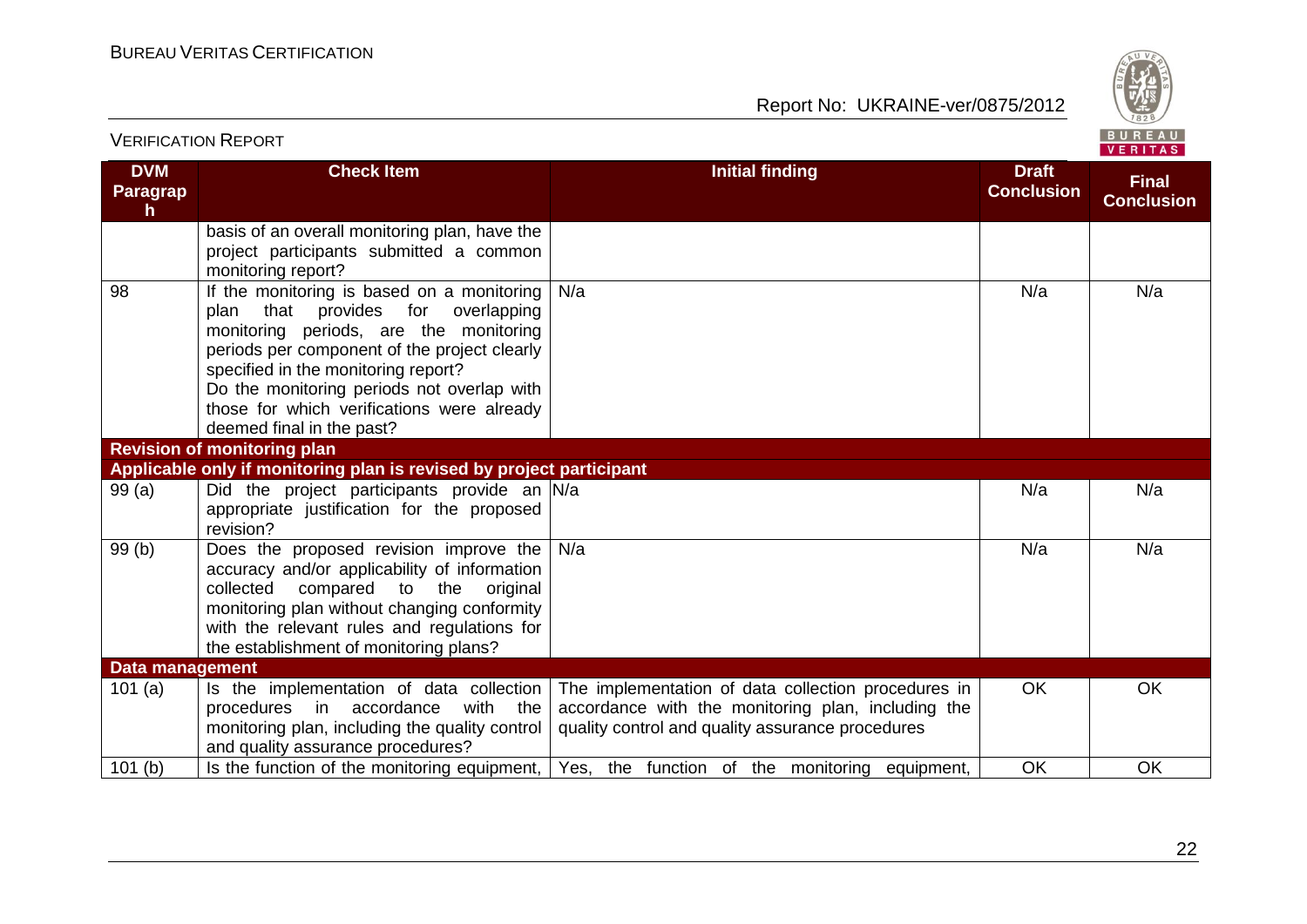



| <b>DVM</b><br><b>Paragrap</b><br>h. | <b>Check Item</b>                                                                                                                                     | <b>Initial finding</b>                                                                                                                                                                                                                                                                                                                                                                                                                                                               | <b>Draft</b><br><b>Conclusion</b> | <b>Final</b><br><b>Conclusion</b> |
|-------------------------------------|-------------------------------------------------------------------------------------------------------------------------------------------------------|--------------------------------------------------------------------------------------------------------------------------------------------------------------------------------------------------------------------------------------------------------------------------------------------------------------------------------------------------------------------------------------------------------------------------------------------------------------------------------------|-----------------------------------|-----------------------------------|
|                                     | including its calibration status, is in order?                                                                                                        | including its calibration status is in order.                                                                                                                                                                                                                                                                                                                                                                                                                                        |                                   |                                   |
| 101(c)                              | Are the evidence and records used for the<br>maintained in a traceable<br>monitoring<br>manner?                                                       | Yes, the evidence and records used for the monitoring<br>are maintained in a traceable manner.                                                                                                                                                                                                                                                                                                                                                                                       | <b>OK</b>                         | OK                                |
| $101$ (d)                           | Is the data collection and management<br>system for the project in accordance with<br>the monitoring plan?                                            | The data collection and management system for the<br>project is in accordance with the monitoring plan.<br>The Verification Team confirms the effectiveness of<br>existing management system and operating system<br>and considers them suitable for reliable monitoring of<br>the project.<br>CL 01. Please provide certificate of calibration of<br>equipment used to detect leaks to verification team.<br>CL 02. Please, check the numbering of Tables and<br>Figures in the MR. | <b>CL 01</b><br><b>CL 02</b>      | <b>OK</b><br>OK                   |
|                                     | Verification regarding programs of activities (additional elements for assessment)                                                                    |                                                                                                                                                                                                                                                                                                                                                                                                                                                                                      |                                   |                                   |
| 102                                 | Is any JPA that has not been added to the<br>JI PoA not verified?                                                                                     | N/a                                                                                                                                                                                                                                                                                                                                                                                                                                                                                  | N/a                               | N/a                               |
| 103                                 | Is the verification based on the monitoring<br>reports of all JPAs to be verified?                                                                    | N/a                                                                                                                                                                                                                                                                                                                                                                                                                                                                                  | N/a                               | N/a                               |
| 103                                 | Does the verification ensure the accuracy<br>and conservativeness of the emission<br>reductions or enhancements of removals<br>generated by each JPA? | N/a                                                                                                                                                                                                                                                                                                                                                                                                                                                                                  | N/a                               | N/a                               |
| 104                                 | Does the monitoring period not overlap with<br>previous monitoring periods?                                                                           | N/a                                                                                                                                                                                                                                                                                                                                                                                                                                                                                  | N/a                               | N/a                               |
| 105                                 | If the AIE learns of an erroneously included                                                                                                          | N/a                                                                                                                                                                                                                                                                                                                                                                                                                                                                                  | N/a                               | N/a                               |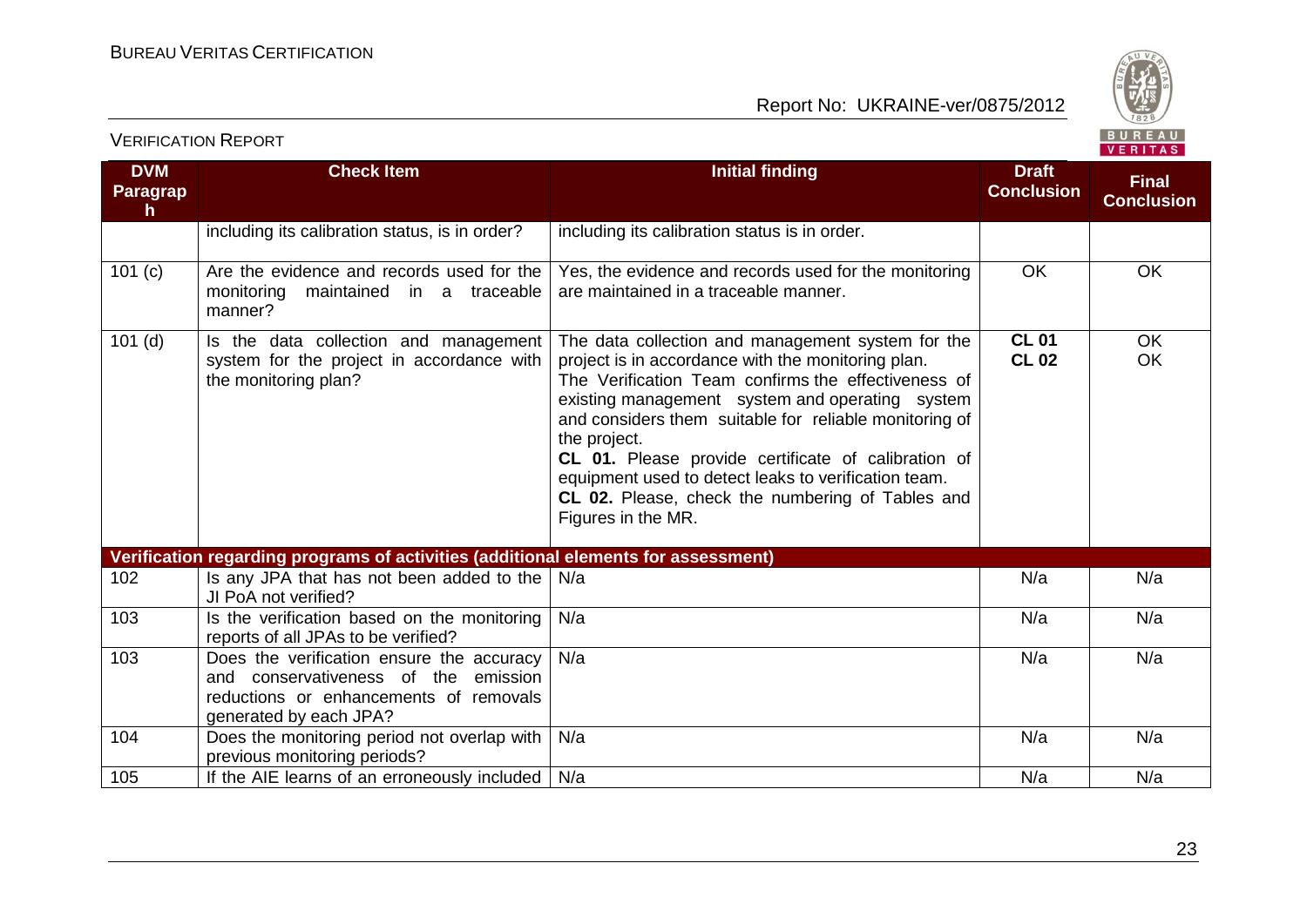

|                             | <b>VERIFICATION REPORT</b>                                                                                                                                                                                                                                                                                                                                                                                                                                                                                                                                                                                                                                                                                                                                                                                                                                                                                       |                        |                                   | BUREAU<br>VERITAS                 |
|-----------------------------|------------------------------------------------------------------------------------------------------------------------------------------------------------------------------------------------------------------------------------------------------------------------------------------------------------------------------------------------------------------------------------------------------------------------------------------------------------------------------------------------------------------------------------------------------------------------------------------------------------------------------------------------------------------------------------------------------------------------------------------------------------------------------------------------------------------------------------------------------------------------------------------------------------------|------------------------|-----------------------------------|-----------------------------------|
| <b>DVM</b><br>Paragrap<br>h | <b>Check Item</b>                                                                                                                                                                                                                                                                                                                                                                                                                                                                                                                                                                                                                                                                                                                                                                                                                                                                                                | <b>Initial finding</b> | <b>Draft</b><br><b>Conclusion</b> | <b>Final</b><br><b>Conclusion</b> |
|                             | JPA, has the AIE informed the JISC of its<br>findings in writing?                                                                                                                                                                                                                                                                                                                                                                                                                                                                                                                                                                                                                                                                                                                                                                                                                                                |                        |                                   |                                   |
|                             | Applicable to sample-based approach only                                                                                                                                                                                                                                                                                                                                                                                                                                                                                                                                                                                                                                                                                                                                                                                                                                                                         |                        |                                   |                                   |
| 106                         | Does the sampling plan prepared by the<br>AIE:<br>(a) Describe its sample selection, taking into<br>account that:<br>(i) For each verification that uses a<br>sample-based approach, the sample<br>selection<br>shall<br>be<br>sufficiently<br>representative of the JPAs in the JI<br>Project. Such extrapolation to all JPAs<br>identified<br>for that<br>verification<br>is<br>taking<br>reasonable,<br>into<br>account<br>differences among the characteristics of<br>JPAs, such as:<br>- The types of JPAs;<br>- The complexity of the applicable<br>technologies and/or measures used;<br>- The geographical location of each JPA;<br>- The amounts of expected emission<br>reductions of the JPAs being verified;<br>- The number of JPAs for which<br>emission reductions are being verified;<br>- The length of monitoring periods of the<br>JPAs being verified; and<br>The samples selected for prior | N/a                    | N/a                               | N/a                               |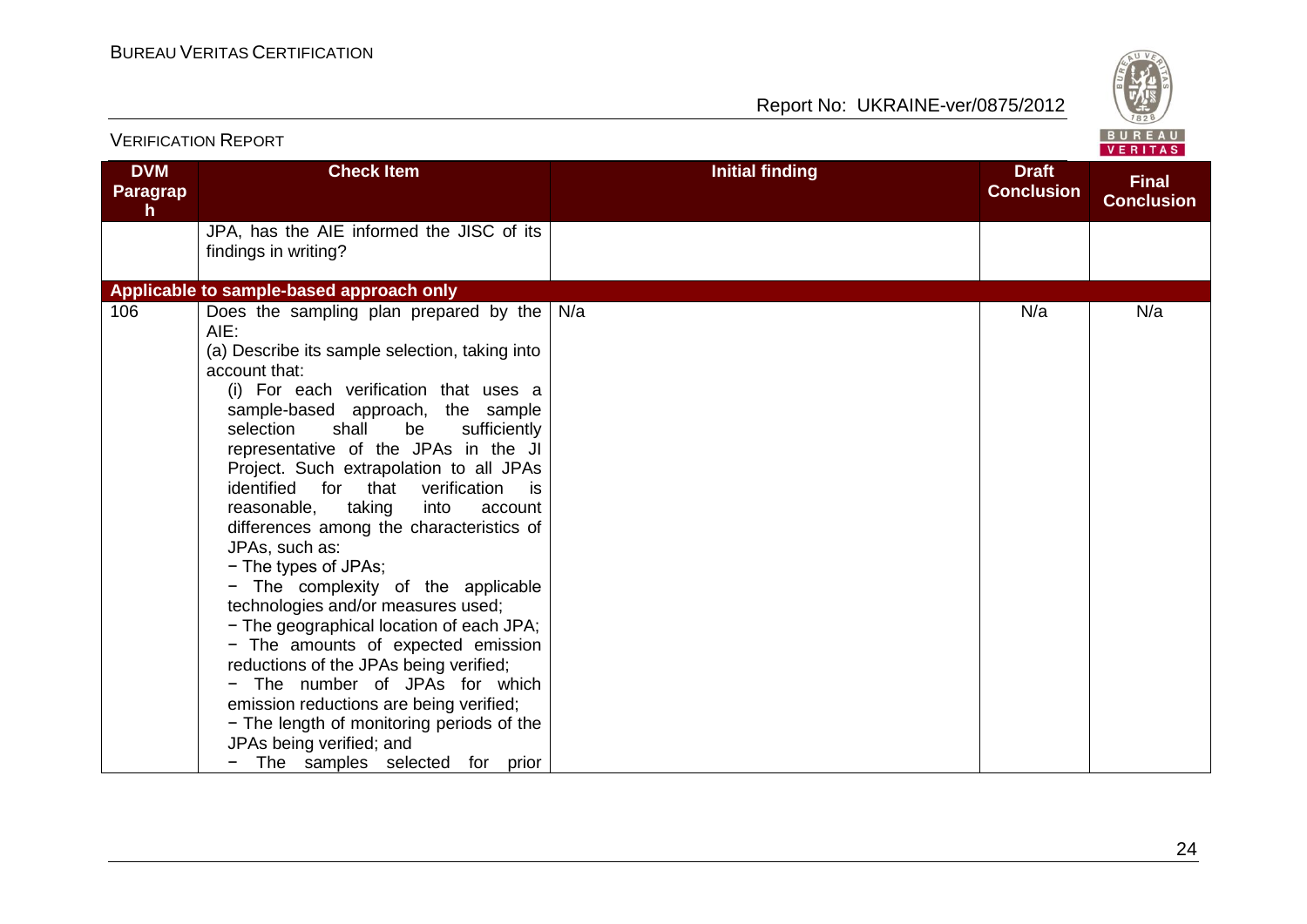

| <b>DVM</b><br>Paragrap<br>$\mathsf{h}$ | <b>Check Item</b>                                                                                                                                                                                                                                                                                                                                                               | <b>Initial finding</b> | <b>Draft</b><br><b>Conclusion</b> | <b>Final</b><br><b>Conclusion</b> |
|----------------------------------------|---------------------------------------------------------------------------------------------------------------------------------------------------------------------------------------------------------------------------------------------------------------------------------------------------------------------------------------------------------------------------------|------------------------|-----------------------------------|-----------------------------------|
|                                        | verifications, if any?                                                                                                                                                                                                                                                                                                                                                          |                        |                                   |                                   |
| 107                                    | Is the sampling plan ready for publication<br>through the secretariat along with the<br>verification<br>report<br>supporting<br>and<br>documentation?                                                                                                                                                                                                                           | N/a                    | N/a                               | N/a                               |
| 108                                    | Has the AIE made site inspections of at<br>least the square root of the number of total<br>JPAs, rounded to the upper whole number?<br>If the AIE makes no site inspections or<br>fewer site inspections than the square root<br>of the number of total JPAs, rounded to the<br>upper whole number, then does the AIE<br>provide a reasonable explanation and<br>justification? | N/a                    | N/a                               | N/a                               |
| 109                                    | Is the sampling plan available<br>for<br>submission to the secretariat for the JISC.s<br>ex ante assessment? (Optional)                                                                                                                                                                                                                                                         | N/a                    | N/a                               | N/a                               |
| 110                                    | If the AIE learns of a fraudulently included<br>JPA, a fraudulently monitored JPA or an<br>inflated number of emission reductions<br>claimed in a JI PoA, has the AIE informed<br>the JISC of the fraud in writing?                                                                                                                                                             | N/a                    | N/a                               | N/a                               |